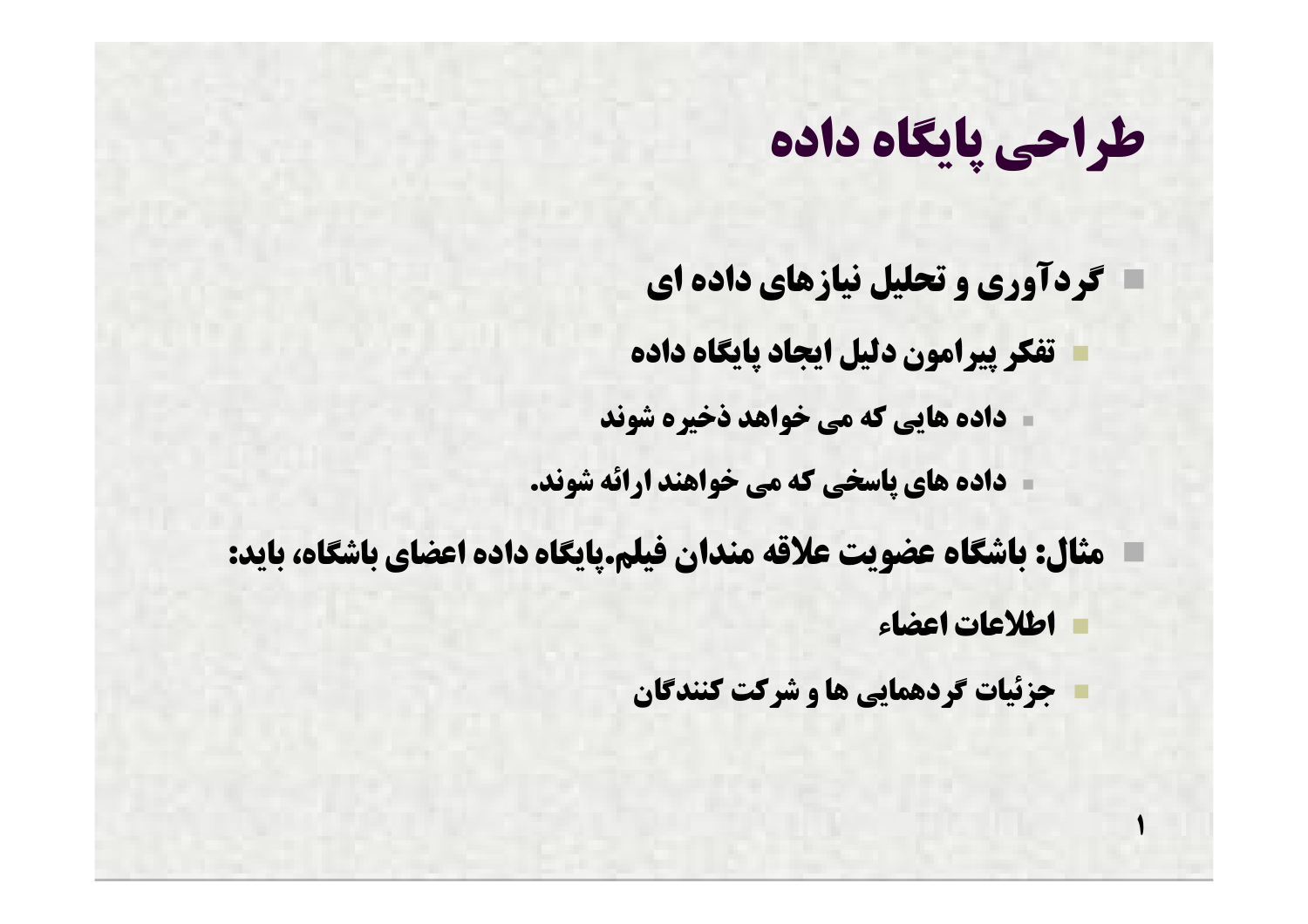**گردآوري و تحلیل نیازهاي داده اي نوشتن لیستی از اطلاعاتی که می خواهید ذخیره کنید.**

**اطلاعات ارتباط با اعضاء**

**2**

**اطلاعات پرداخت حق عضویت**

**به طور خلاصه لیست زیر قابل تهیه است:**

**براي عضو: نام کامل، تاریخ تولد، آدرس، ایمیل، تاریخ عضویت**

**براي گردهمایی: تاریخ،مکان، شرکت کنندگان**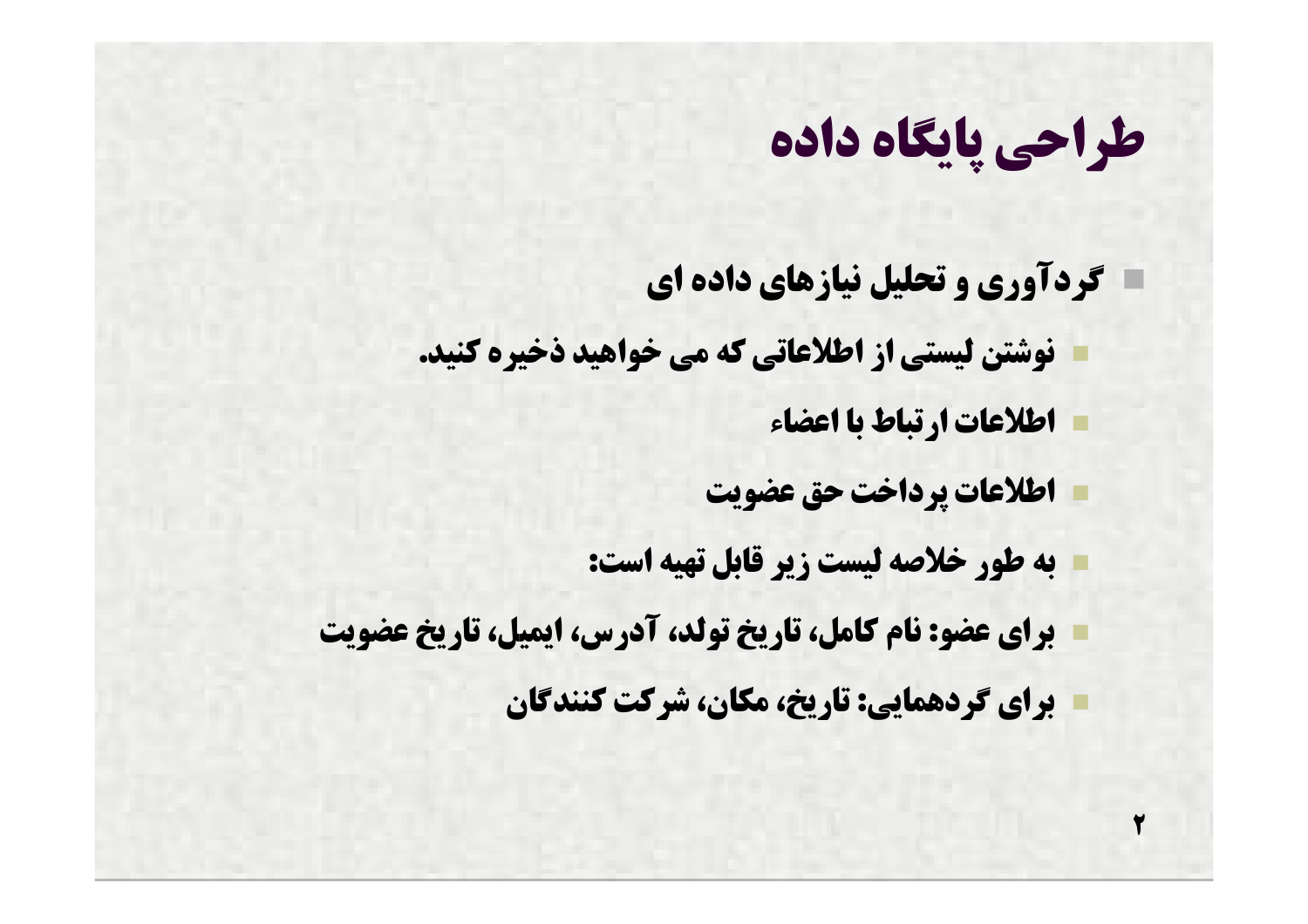#### **تجزیه منطقی داده ها**

**3**

#### **در نگاه اول به نظر می رسد تمام اطلاعات در یک جدول ذخیره شود.**

| Name   | Date of<br><b>Birth</b> | <b>Address</b>                 | Email                       | Joining Date    | Date of Meeting | Location                      | <b>Did Member</b><br>Attend? |
|--------|-------------------------|--------------------------------|-----------------------------|-----------------|-----------------|-------------------------------|------------------------------|
| Martin | Feb 27,<br>1972         | 1 The Avenue,<br>NY            | martin@some. Jan 10,<br>com | 2005            | Mar 30,<br>2005 | Lower West<br>Side, NY        | $\mathbf{Y}$                 |
| Jane   | Dec 12,<br>1967         | 33 Some Road,<br>Washington    | Jane@server.<br>net         | Jan 12,<br>2005 | Mar 30,<br>2005 | <b>Lower West</b><br>Side, NY | N                            |
| Kim    | May 22,<br>1980         | 19 The Road,<br>New Townsville | kim@mail.<br>com            | Jan 23,<br>2005 | Mar 30,<br>2005 | <b>Lower West</b><br>Side, NY | Y                            |

#### **سوال: اگر گردهمایی ها بیش از یکی باشد؟!**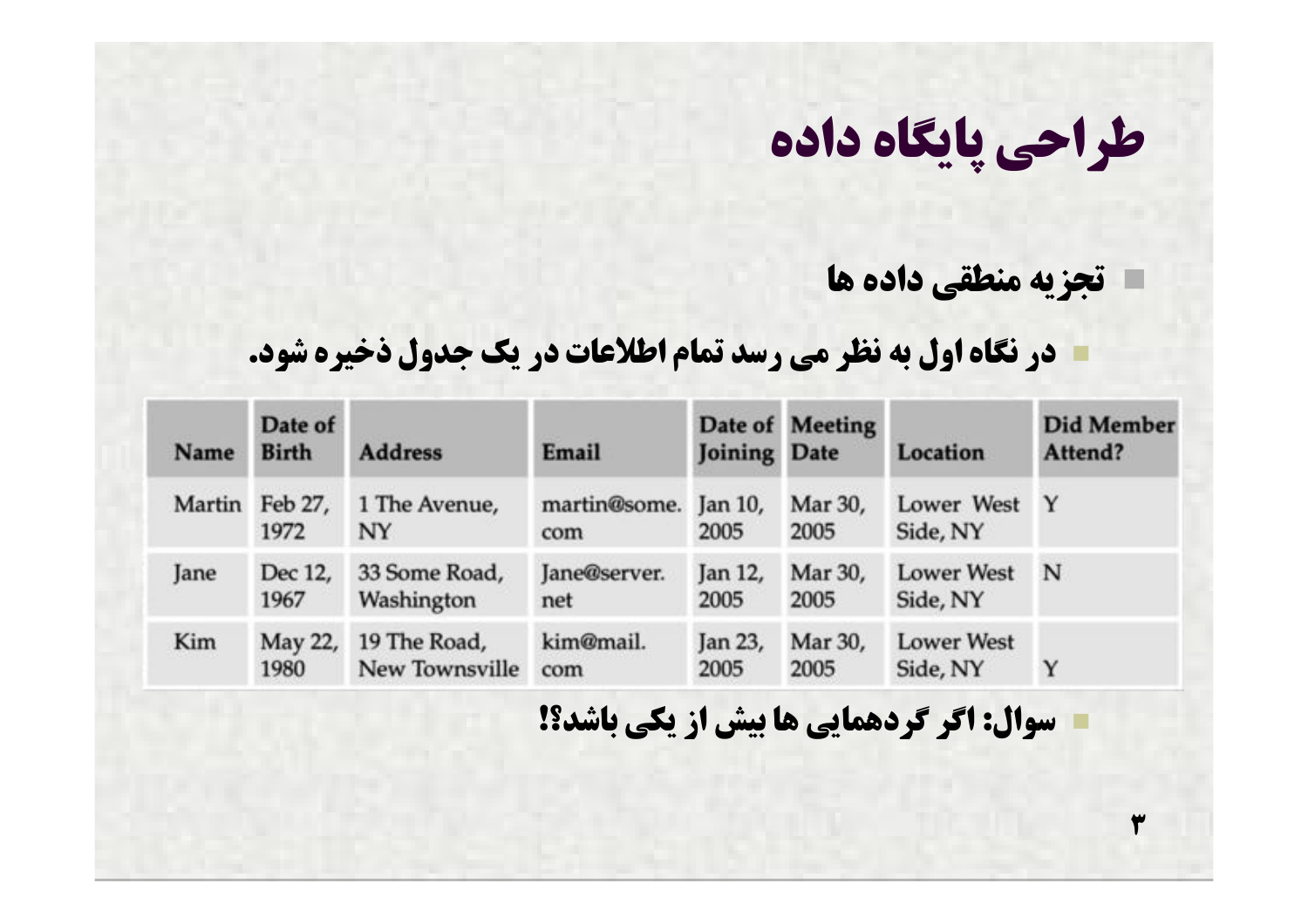#### **تجزیه منطقی داده ها**

#### **ساده ترین راه، افزودن رکورد جدید به ازاي هر گردهمایی است.**

| Name   | Date of<br><b>Birth</b> | <b>Address</b>                 | Email               | Joining Date    | Date of Meeting   | Location                      | <b>Did Member</b><br>Attend? |
|--------|-------------------------|--------------------------------|---------------------|-----------------|-------------------|-------------------------------|------------------------------|
| Martin | Feb 27,<br>1972         | 1 The Avenue,<br>NY            | martin@some.<br>com | jan 10,<br>2005 | Mar 30,<br>2005   | <b>Lower West</b><br>Side, NY | Y                            |
| Martin | Feb 27,<br>1972         | 1 The Avenue,<br>NY            | martin@some.<br>com | Jan 10,<br>2005 | April 28,<br>2005 | Lower North Y<br>Side, NY     |                              |
| Jane   | Dec 12,<br>1967         | 33 Some Road,<br>Washington    | Jane@server.<br>net | Jan 12,<br>2005 | Mar 30,<br>2005   | <b>Lower West</b><br>Side, NY | N                            |
| Jane   | Dec 12,<br>1967         | 33 Some Road,<br>Washington    | Jane@server.<br>net | Jan 12,<br>2005 | April 28,<br>2005 | Upper North Y<br>Side, NY     |                              |
| Kim    | May 22,<br>1980         | 19 The Road,<br>New Townsville | kim@mail.<br>com    | Jan 23,<br>2005 | Mar 30,<br>2005   | <b>Lower West</b><br>Side, NY | Y                            |
| Kim    | May 22,<br>1980         | 19 The Road,<br>New Townsville | kim@mail.<br>com    | Jan 23,<br>2005 | April 28,<br>2005 | Upper North Y<br>Side, NY     | ۴                            |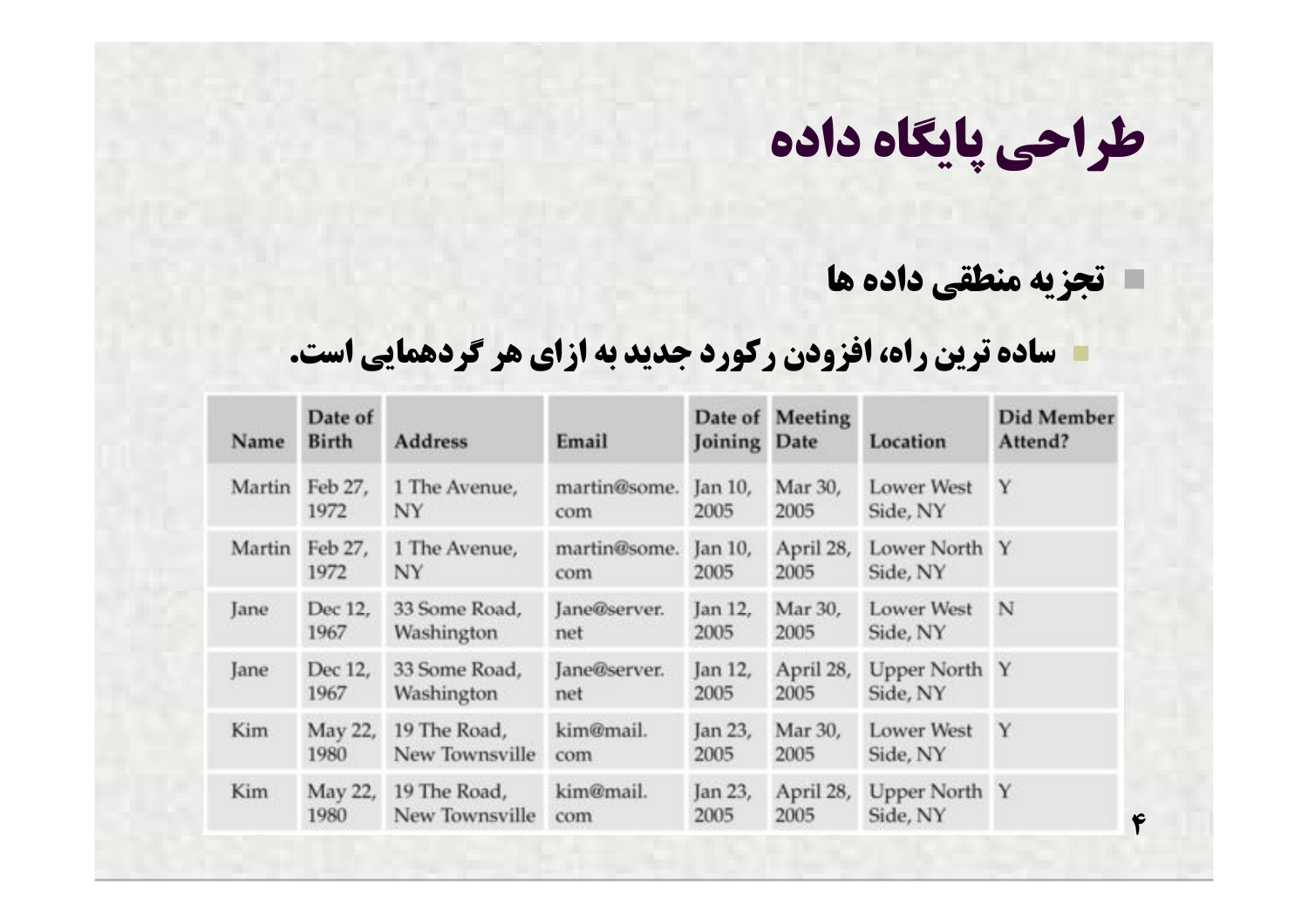- **تجزیه منطقی داده ها**
	- **مشکلات؟!**

**5**

- **تکرار داده ها**
- **به روز رسانی داده ها**
- **تعدد پاسخ براي استخراج اطلاعات اعضاء**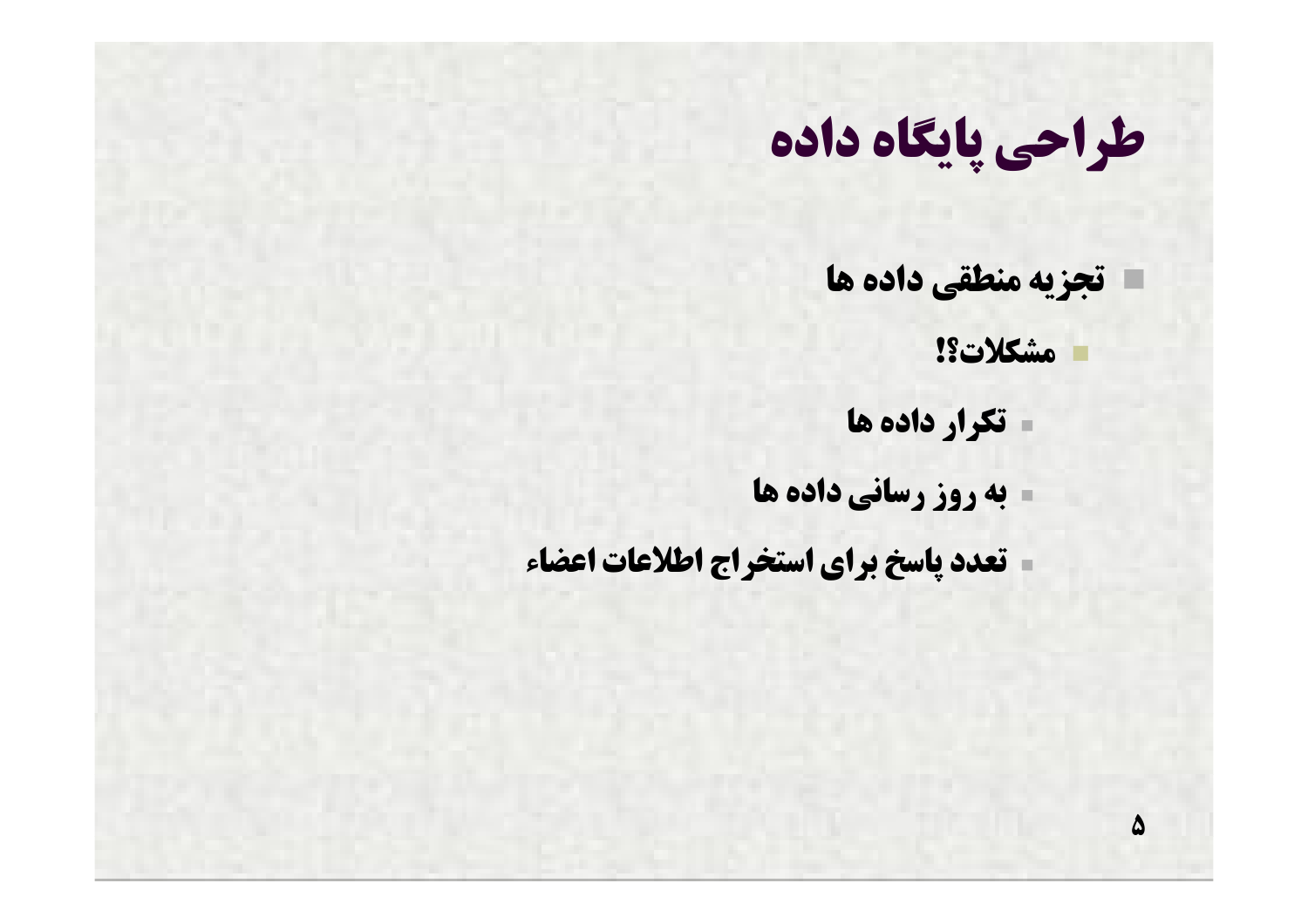#### **تجزیه منطقی داده ها**

#### **راه حل دوم، اضافه کردن ستون ها به ازاي هر گردهمایی**

- *Full name*
- *Date of birth*
	- *Address*
- *Email address*
- *Date member joined club*
	- *Meeting date 1*
		- *Location 1*
- *Whether member attended meeting 1*
	- *Meeting date 2*
		- *Location 2*
- *Whether member attended meeting 2*
	- *Meeting date 3*
		- *Location 3*

**6**

*Whether member attended meeting 3*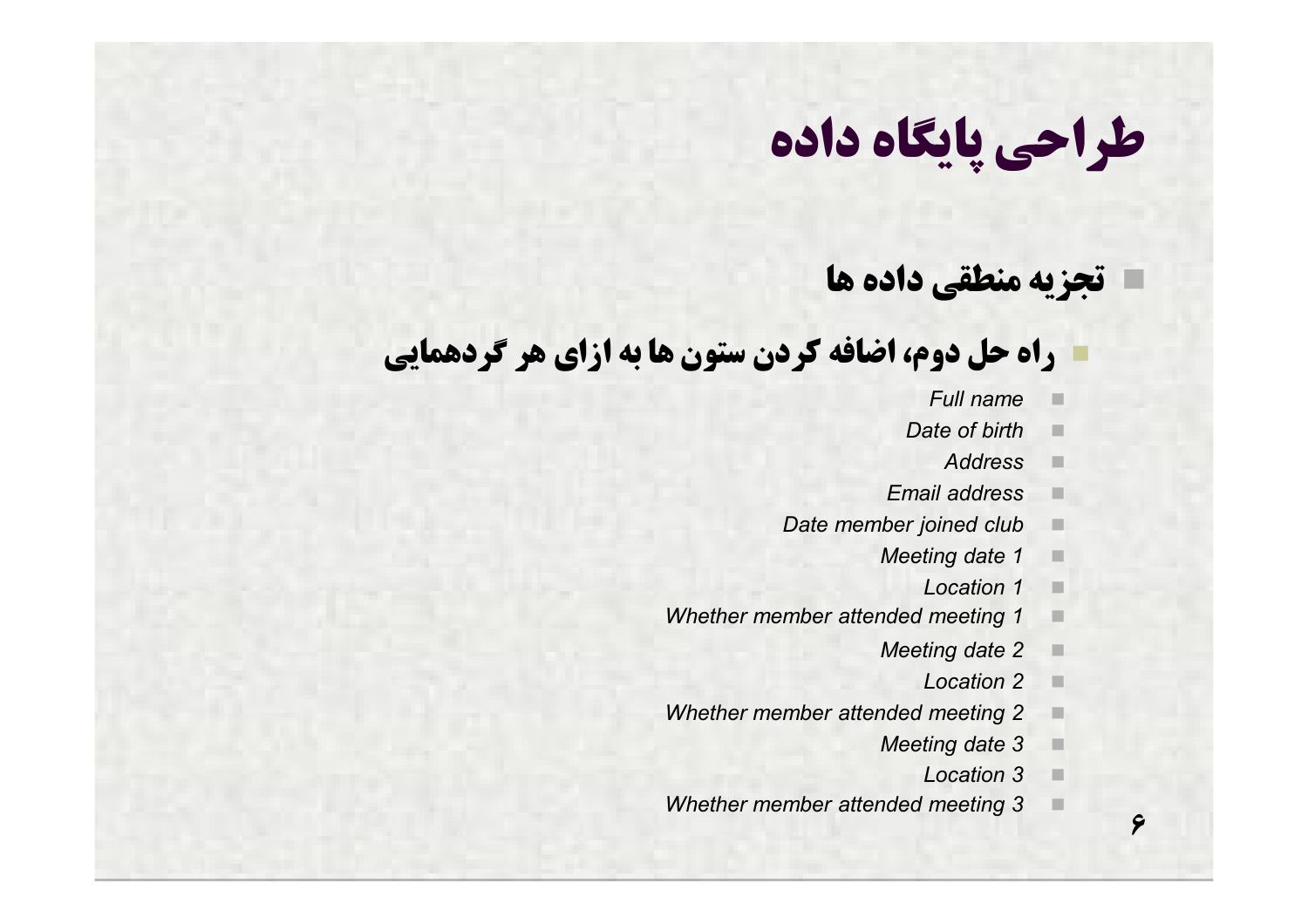- **تجزیه منطقی داده ها بررسی راه حل دوم بخشی از تکرار داده ها حذف شده اما ساختار انعطاف پذیر نیست.**
	- **براي 10 گردهمایی نیاز به 30 ستون داریم.**
	- **هر بار گردهمایی اضافه شود، ساختار جدول تغییر می یابد.**
		- **راه حل اصلی تجزیه داده به بخش هاي منطقی است.**
	- **در این مثال اطلاعات پیرامون دو بخش مجزاست: اعضا و گردهمایی**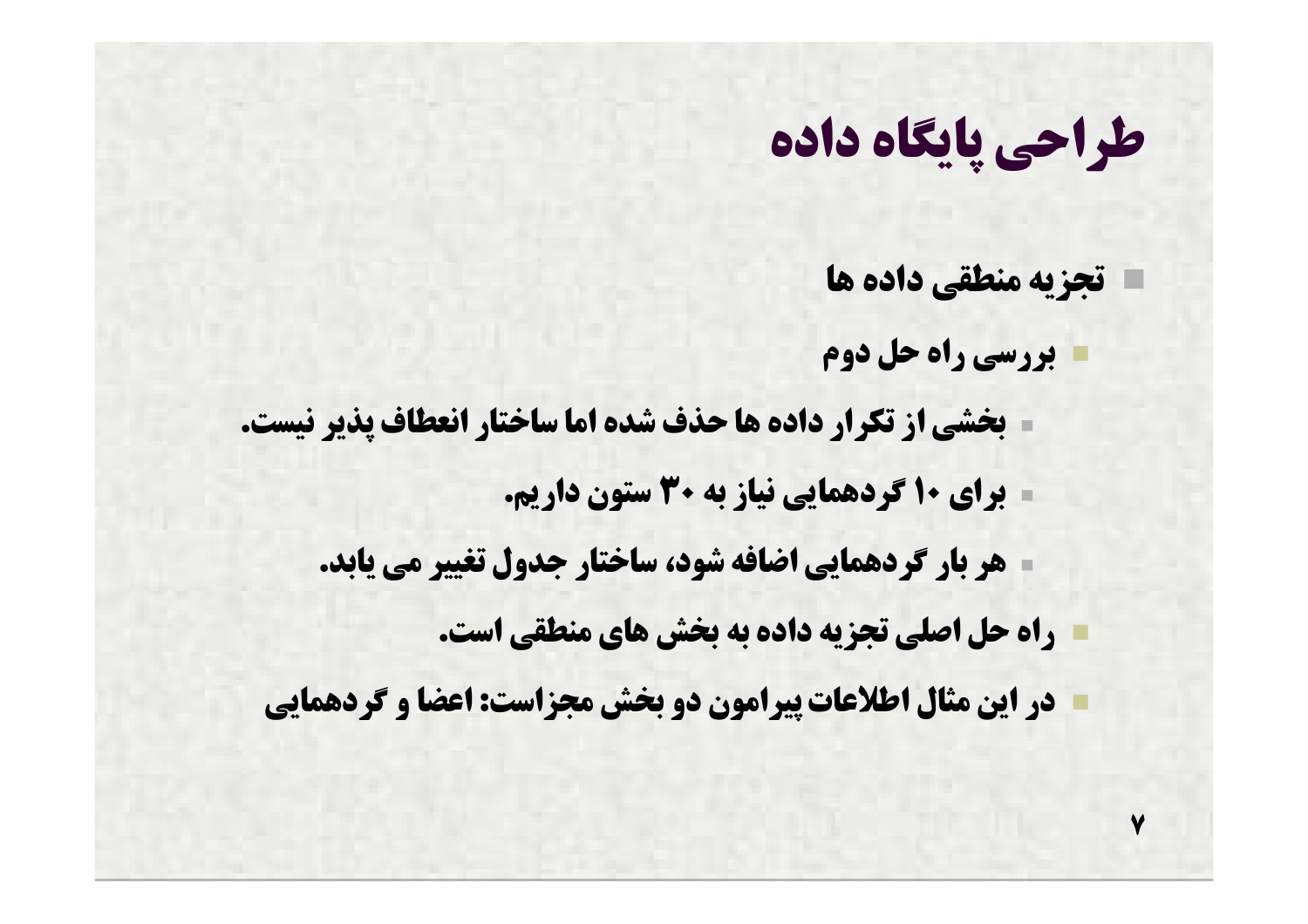#### **تجزیه منطقی داده ها**



**8**

| Name   | Date of Birth | <b>Address</b>                 | Email           | Date of Joining |
|--------|---------------|--------------------------------|-----------------|-----------------|
| Martin | Feb 27, 1972  | 1 The Avenue, NY               | martin@some.com | Jan 10, 2005    |
| Jane   | Dec 12, 1967  | 33 Some Road,<br>Washington    | Jane@server.net | Jan 12, 2005    |
| Kim    | May 22, 1980  | 19 The Road,<br>New Townsville | kim@mail.com    | Jan 23, 2005    |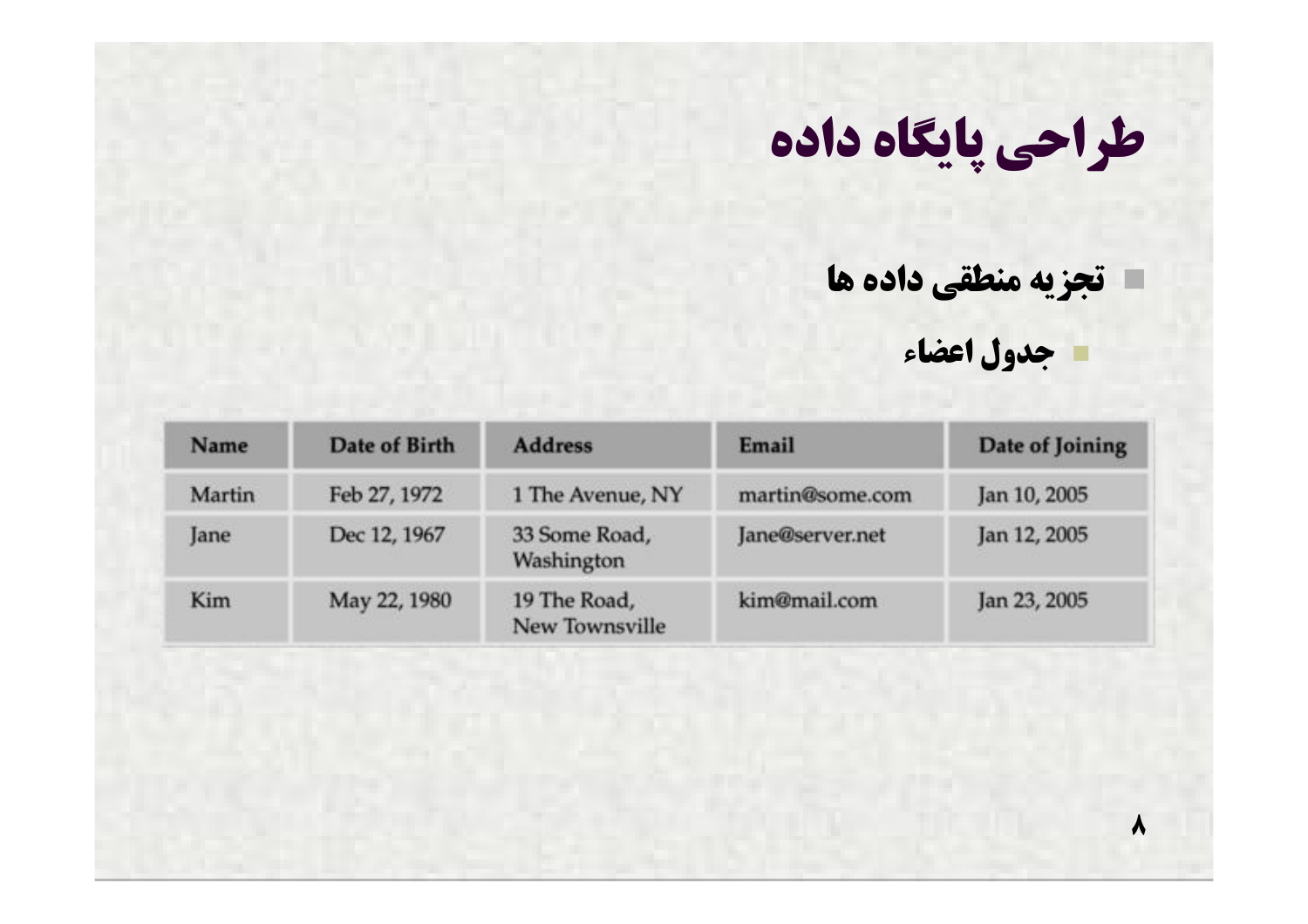**تجزیه منطقی داده ها**

**جدول گردهمایی ها**

**9**

| Name   | <b>Meeting Date</b> | Location                    | <b>Did Member Attend?</b> |  |
|--------|---------------------|-----------------------------|---------------------------|--|
| Martin | Mar 30, 2005        | Lower West Side, NY         | Υ                         |  |
| Martin | April 28, 2005      | Lower North Side, NY        | Y                         |  |
| Jane   | Mar 30, 2005        | Lower West Side, NY         | N                         |  |
| Jane   | April 28, 2005      | Upper North Side, NY        | Y                         |  |
| Kim    | Mar 30, 2005        | Lower West Side, NY         | Y                         |  |
| Kim    | April 28, 2005      | <b>Upper North Side, NY</b> | $\checkmark$              |  |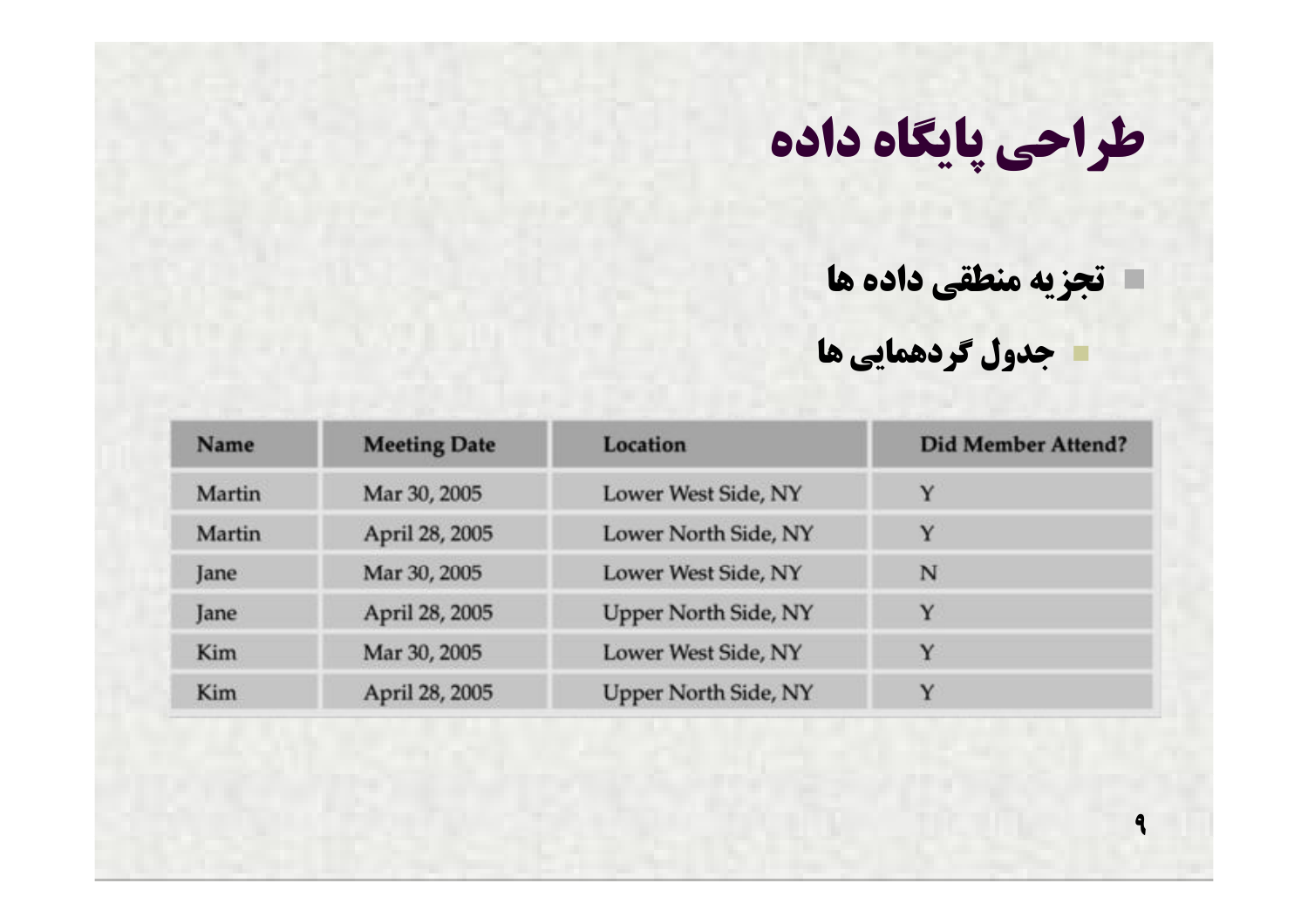- **انتخاب نوع داده صحیح**
	- **مثال: شماره تلفن؟!**
- **عوامل موثر در انتخاب نوع داده:**
- **کاربرد:محاسبات ریاضی، ساعت،متن**
	- **اندازه**

 $\bullet$ 

- **ذخیره صحیح اطلاعات**
- **کاراکترهاي غیرانگلیسی**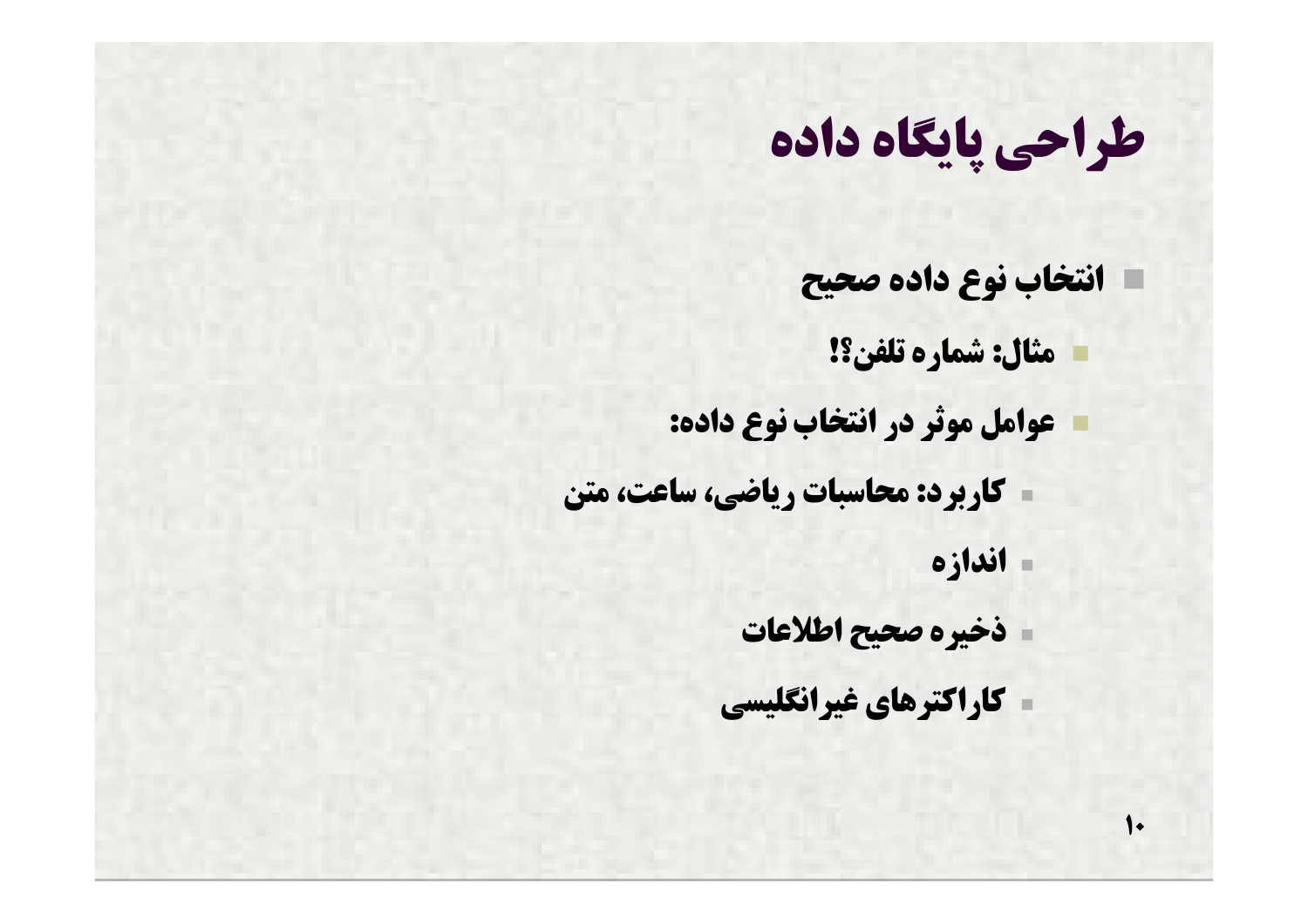**انتخاب نوع داده صحیح جدول اطلاعات اعضاء**

**11**

*Name* **varchar(75)**

*DateOfBirth* **date**

*Address* **varchar(200)**

*Email* **varchar(200)**

*DateOfJoining* **date**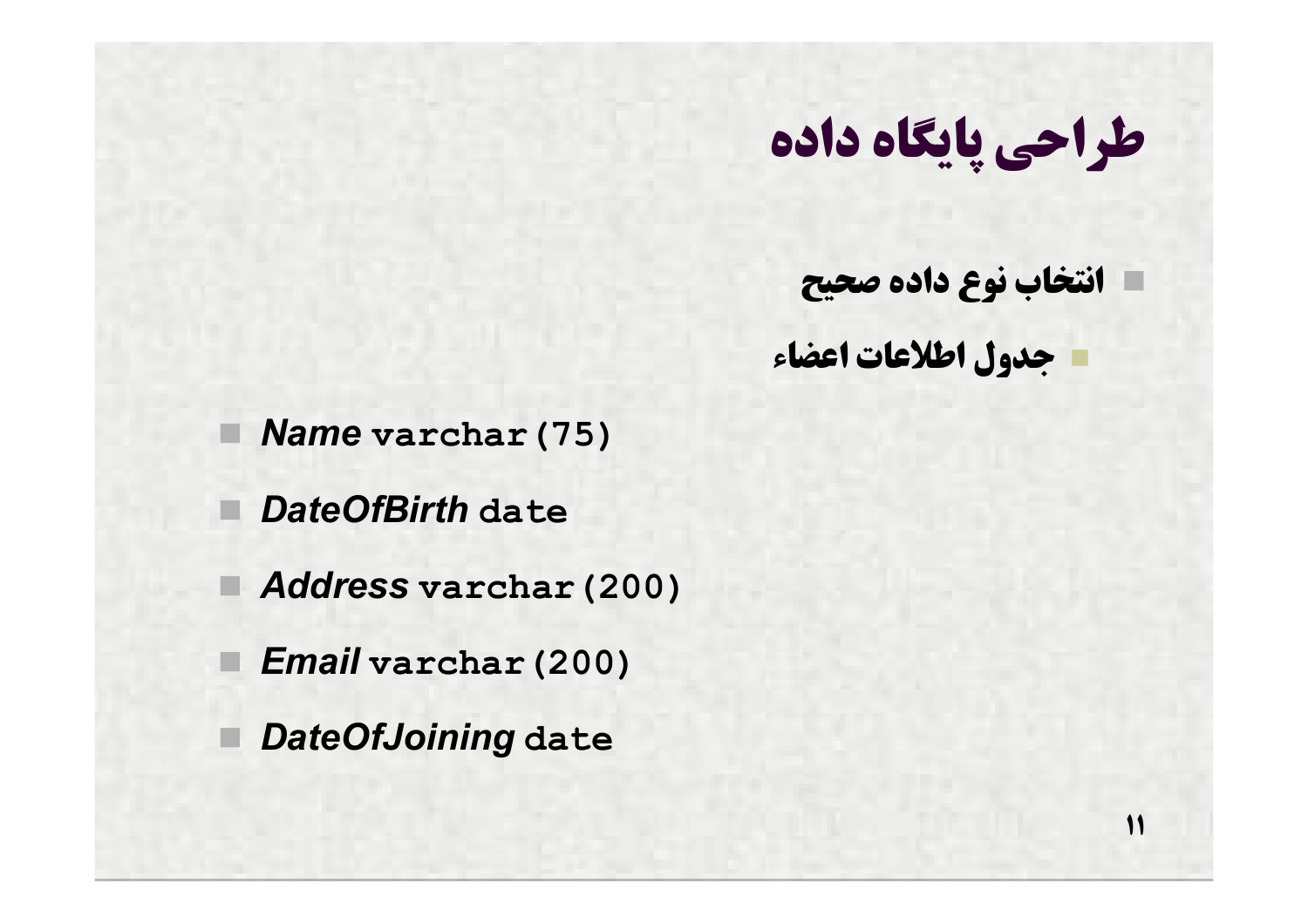**انتخاب نوع داده صحیح**

**12**

**جدول شرکت کنندگان در گردهمایی**

*Name* **varchar(75)**

*MeetingDate* **date**

*Location* **varchar(200)**

*MemberAttended* **char(1)**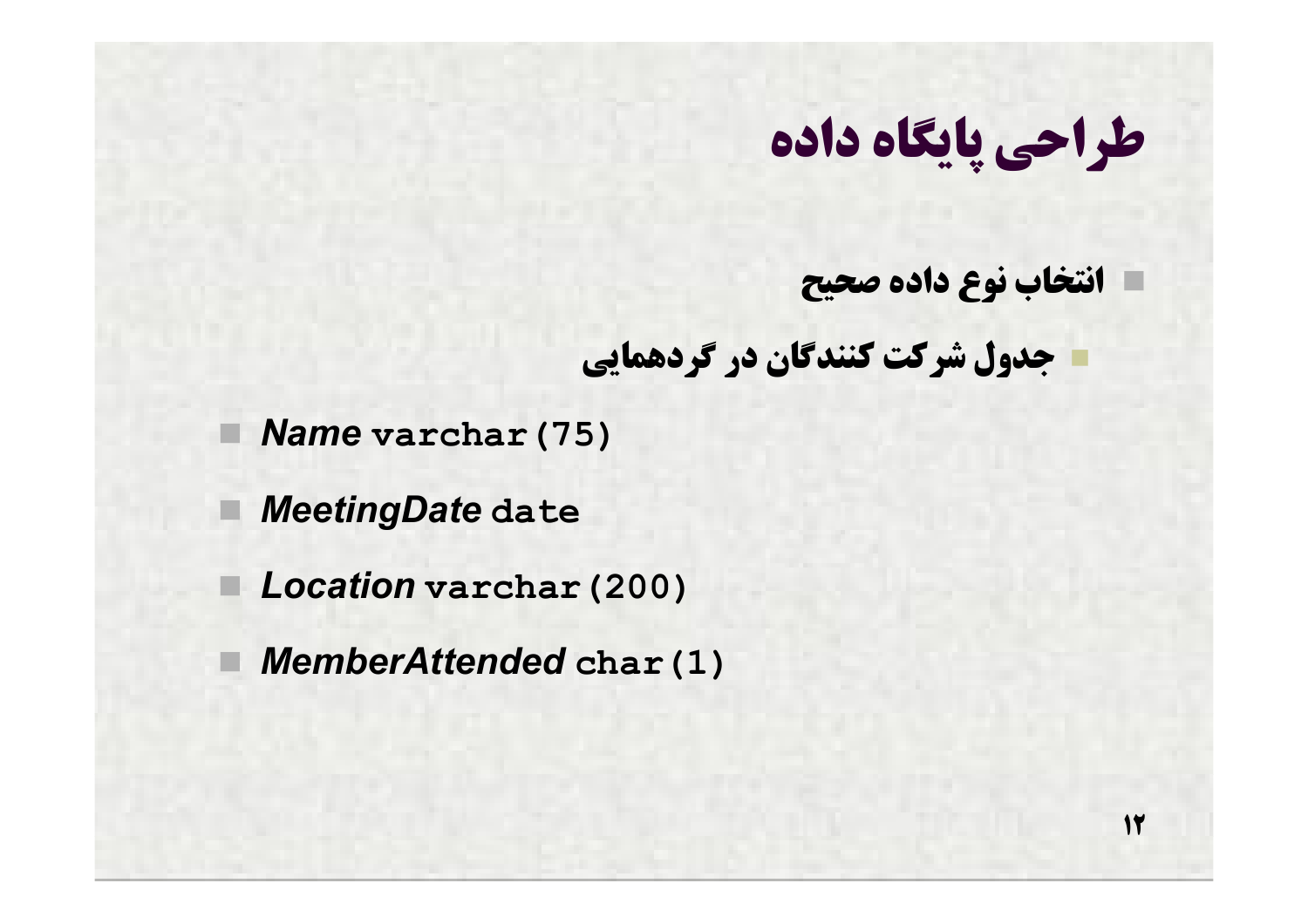**13**

 **با توضیحات عنوان شده درباره کلید اصلی و ویژگی هاي آن ، براي شناسایی منحصر به فرد اعضا از کلید اصلی** *MemberId* **در دو جدول استفاده می کنیم یعنی ساختار نهایی جدول اطلاعات اعضاءبه صورت زیر است**

*MemberId* **integer**

- *Name* **varchar(75)**
- *DateOfBirth* **date**
- *Address* **varchar(200)**
	- *Email* **varchar(200)**
	- *DateOfJoining* **date**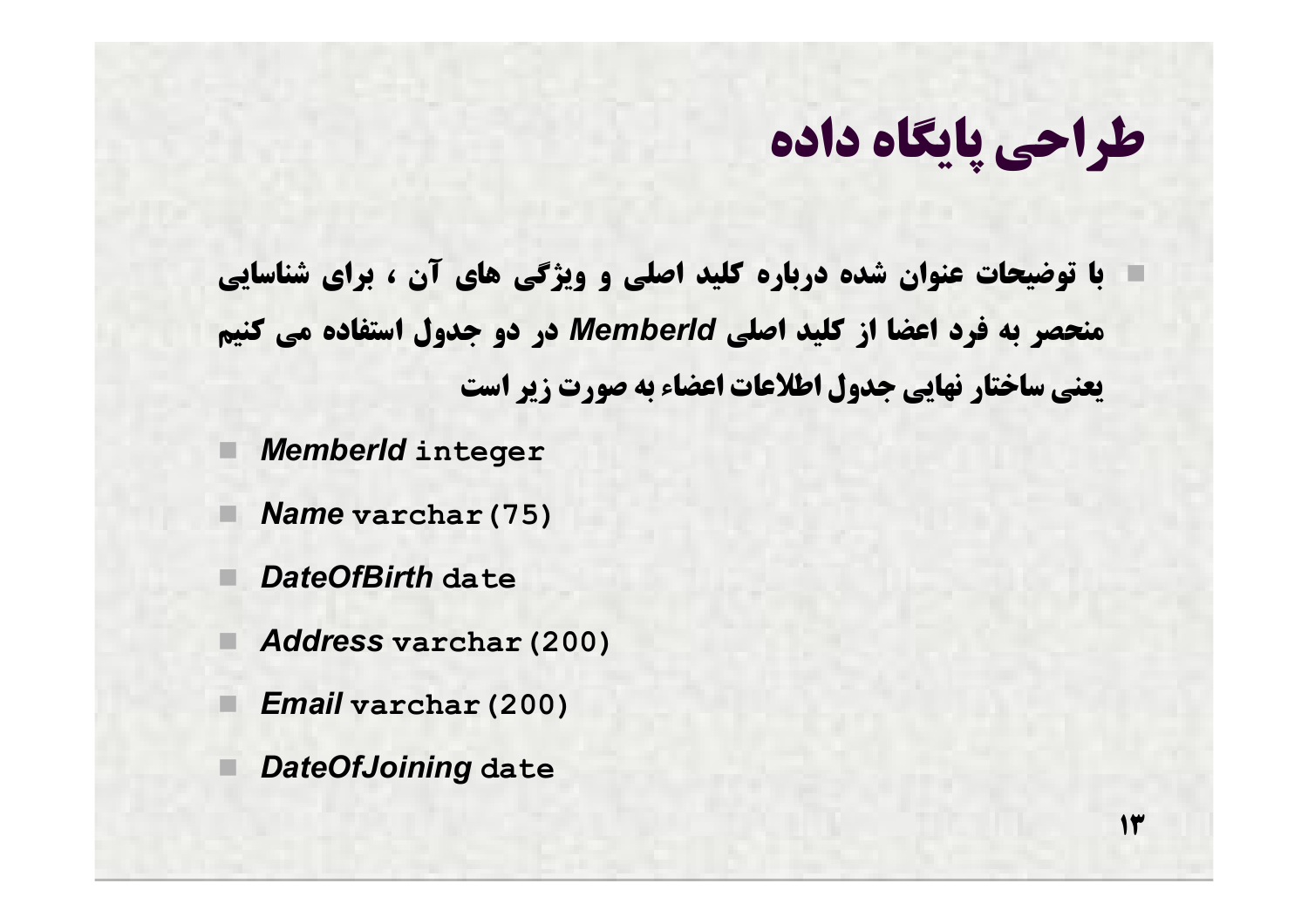**با دقت در ساختار جدول شرکت کنندگان در گردهمایی می توان در یافت که ترکیب** *MeetingDate* **و** *MemberId* **می تواند کلید اصلی باشد. براي ارتباط این جدول با جدول اطلاعات اعضاء از کلید خارجی استفاده می کنیم.**

*Name* **varchar(75)**

*MeetingDate* **date**

*Location* **varchar(200)**

*MemberAttended* **char(1)**

*MemberId* **integer**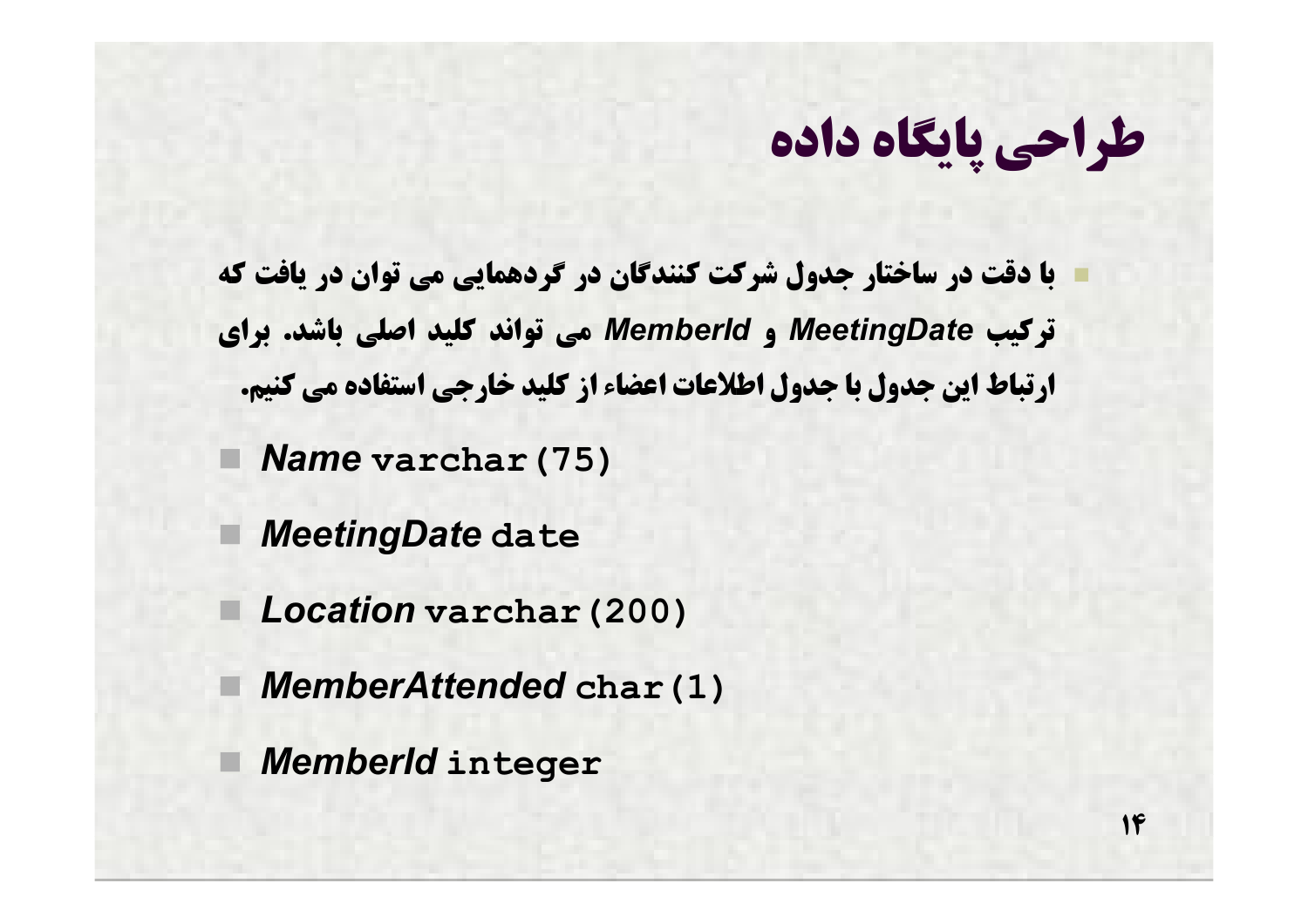**دستور ساخت جدول و تعریف کلیدها در** *MySQL*

**نام\_جدول TABLE CREATE**

**(**

**);**

**.**

**.**

**.**

**,نوع\_داده نام\_ستون\_یا\_صفت\_خاصه**

**,(نام ستون یا ستون هاي کلید اصلی)KEY PRIMARY REFERENCES) نام ستون یا ستون هاي کلید خارجی) KEY FOREIGN (نام ستون یا ستون هاي کلید اصلی)نام\_جدول\_رجوع شونده**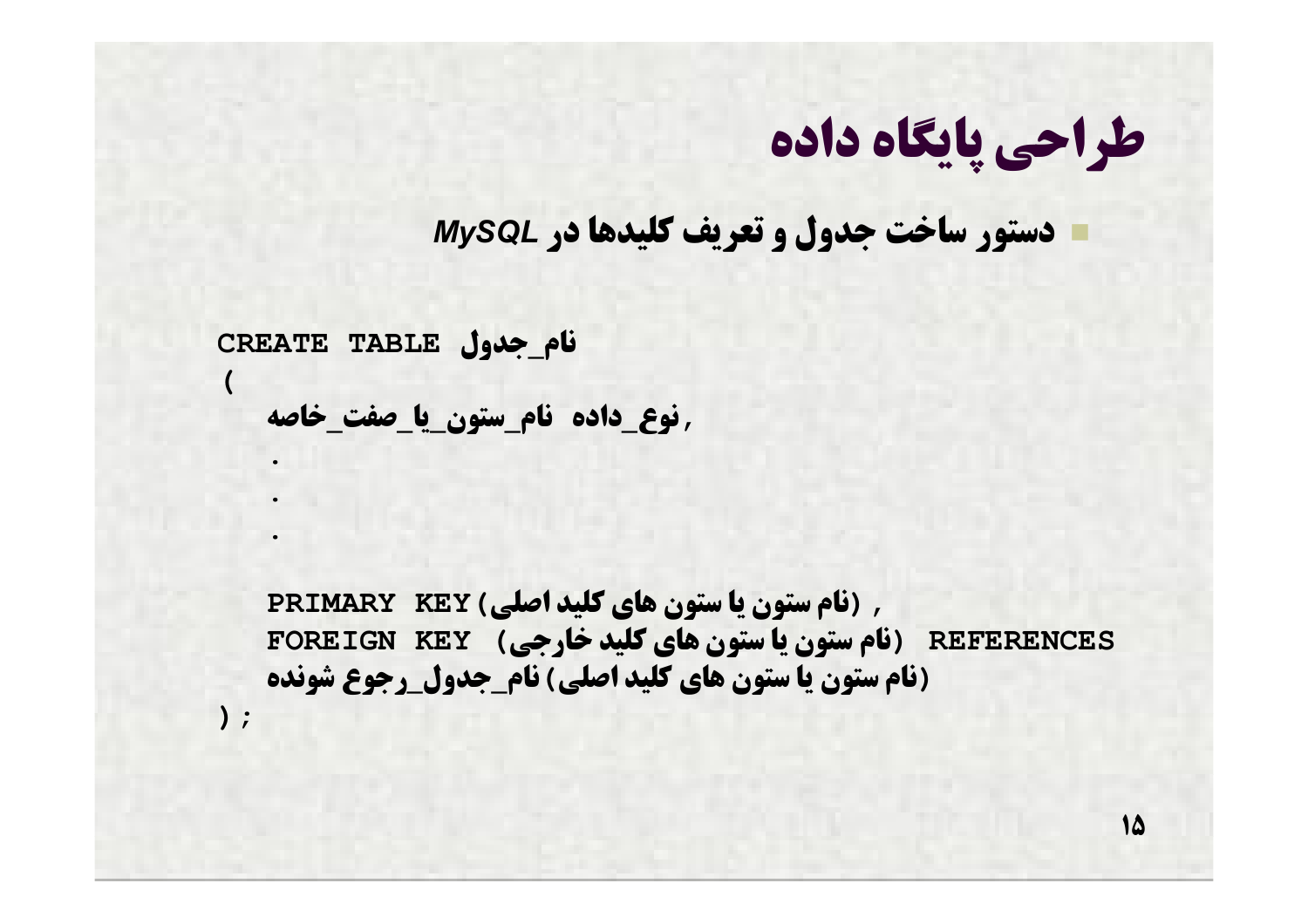**دستور ساخت جدول و تعریف کلیدها در** *MySQL*

**جدول اطلاعات اعضاء**

**CREATE TABLE MemberDetails**

**(**

**);**

**MemberId integer, FirstName nvarchar(50), LastName nvarchar(50), DateOfBirth date, Street varchar(100), City varchar(75), State varchar(75), ZipCode varchar(12), Email varchar(200), DateOfJoining date, PRIMARY KEY(MemberId)**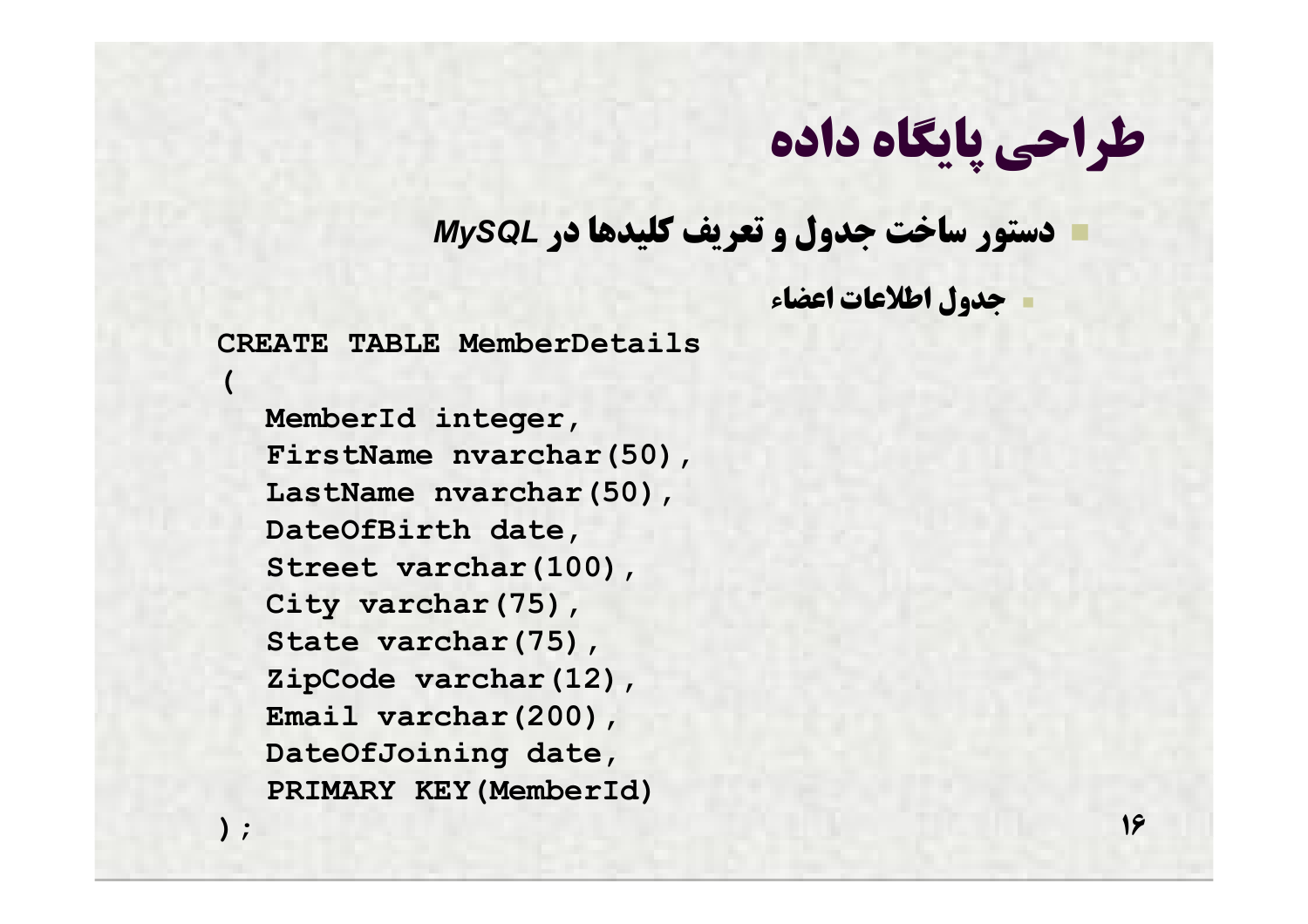**دستور ساخت جدول و تعریف کلیدها در** *MySQL*

**جدول شرکت کنندگان در گردهمایی**

**CREATE TABLE Attendance**

**(**

**);**

**MeetingDate date, Location varchar(200), MemberAttended char(1), MemberId integer, PRIMARY KEY (MeetingDate, MemberId), FOREIGN KEY (MemberId) REFERENCES MemberDetails(MemberId)**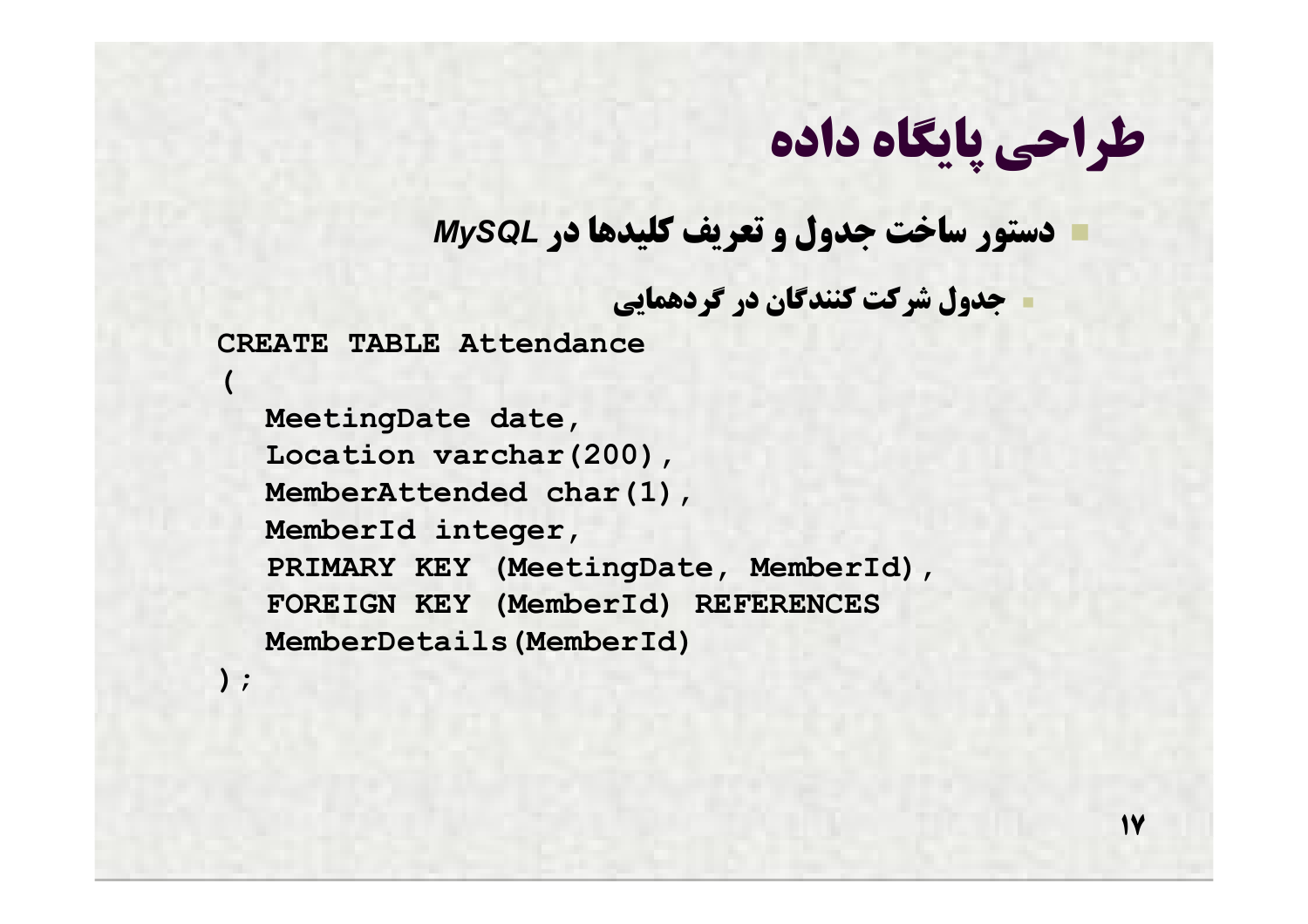**18**

 **براي تکمیل پایگاه داده ي مثال، سه جدول اطلاعات فیلم، نوع(گروه یا ژانر) فیلم مورد علاقه اعضاء و جدول توصیف طبقه فیلم ها نیز اضافه می کنیم جدول فیلم ها**

 *FilmId* **integer فیلم شناسه** *FilmName* **varchar(100) فیلم نام** *YearReleased* **integer انتشار سال** *PlotSummary* **varchar(2000) داستان خلاصه انتشار نسخه فیزیکی (1)char** *AvailableOnDVD Rating* **integer امتیاز**  *CategoryId* **integer طبقه شناسه**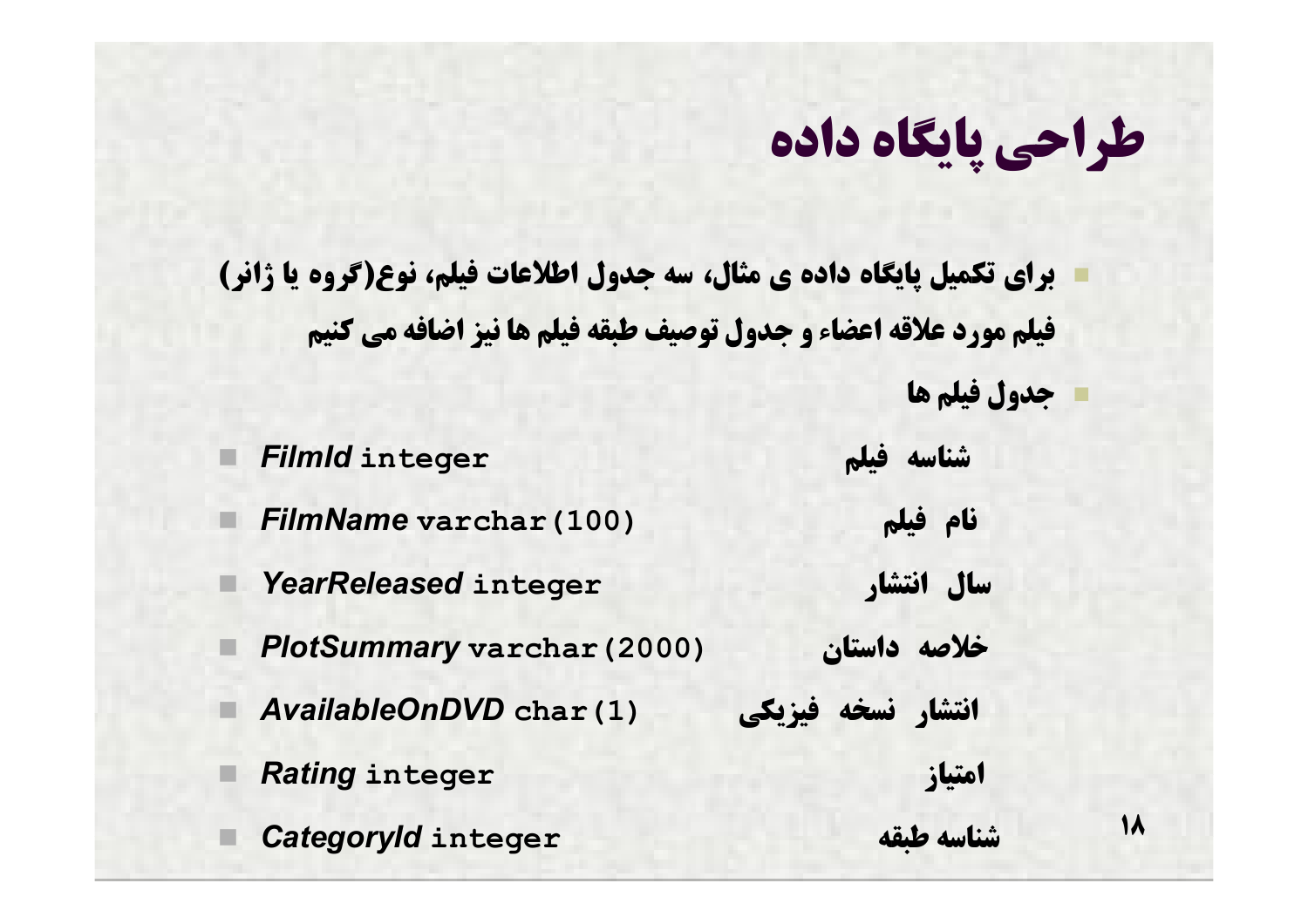**جدول طبقه بندي فیلم**

*CategoryId* **integer طبقه شناسه**

*Category* **varchar(100) (ژانر(طبقه**

 **جدول گروه فیلم موردعلاقه اعضاء** *CategoryId* **integer طبقه شناسه**

*MemberId* **integer عضو شناسه**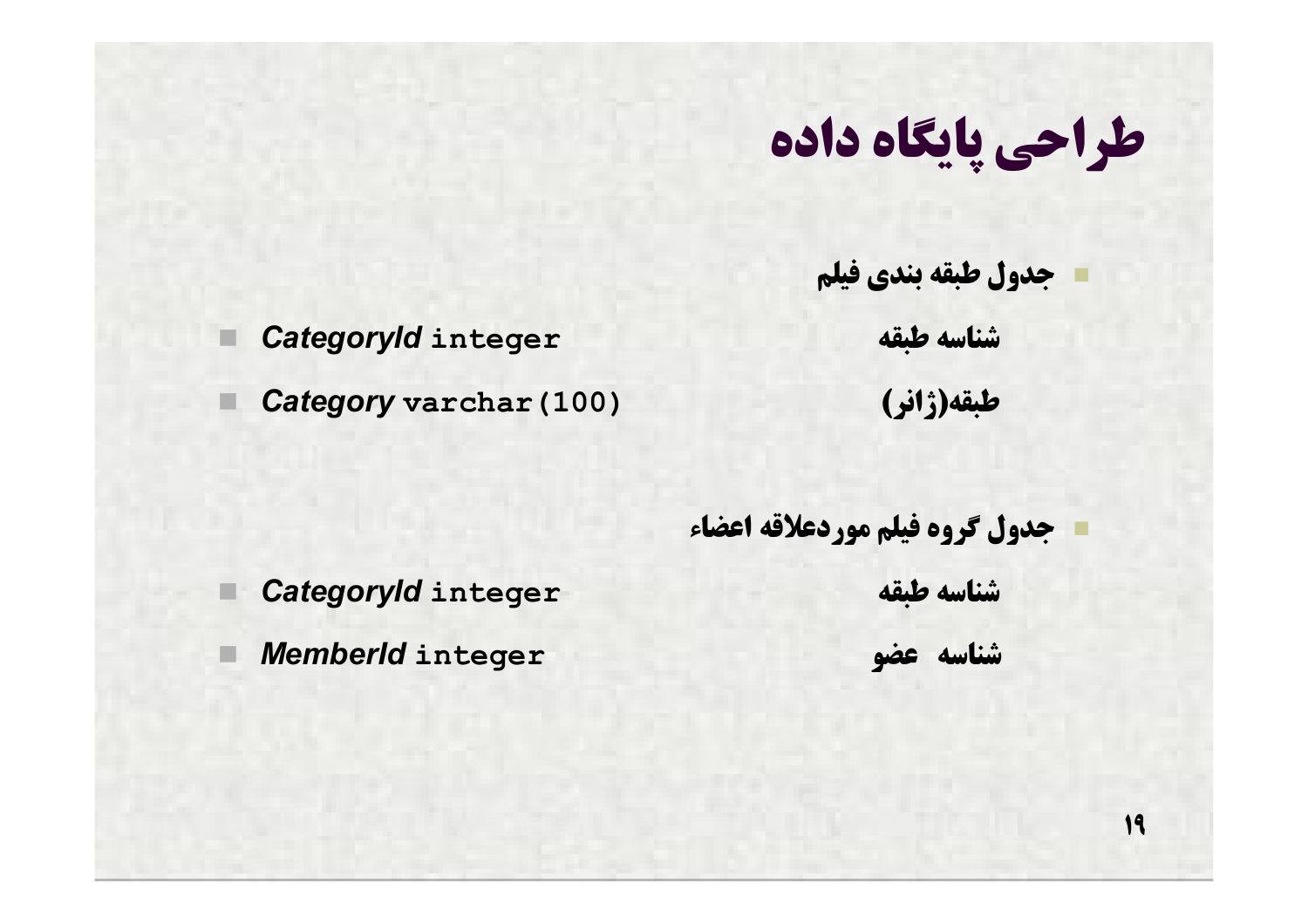#### **دستور ساخت جدول و تعریف کلیدها در** *MySQL*

**جدول طبقه بندي فیلم**

#### **CREATE TABLE Category**

**CategoryId integer,** Category varchar(100), **PRIMARY KEY (CategoryId)**

```
 جدول گروه فیلم موردعلاقه اعضاء
```
**CREATE TABLE FavCategory**

**CategoryId integer, MemberId integer, PRIMARY KEY (CategoryId, MemberId), FOREIGN KEY (CategoryId) REFERENCES Category (CategoryId), FOREIGN KEY (MemberId) REFERENCES MemberDetails(MemberId)**

**);**

**(**

**);**

**(**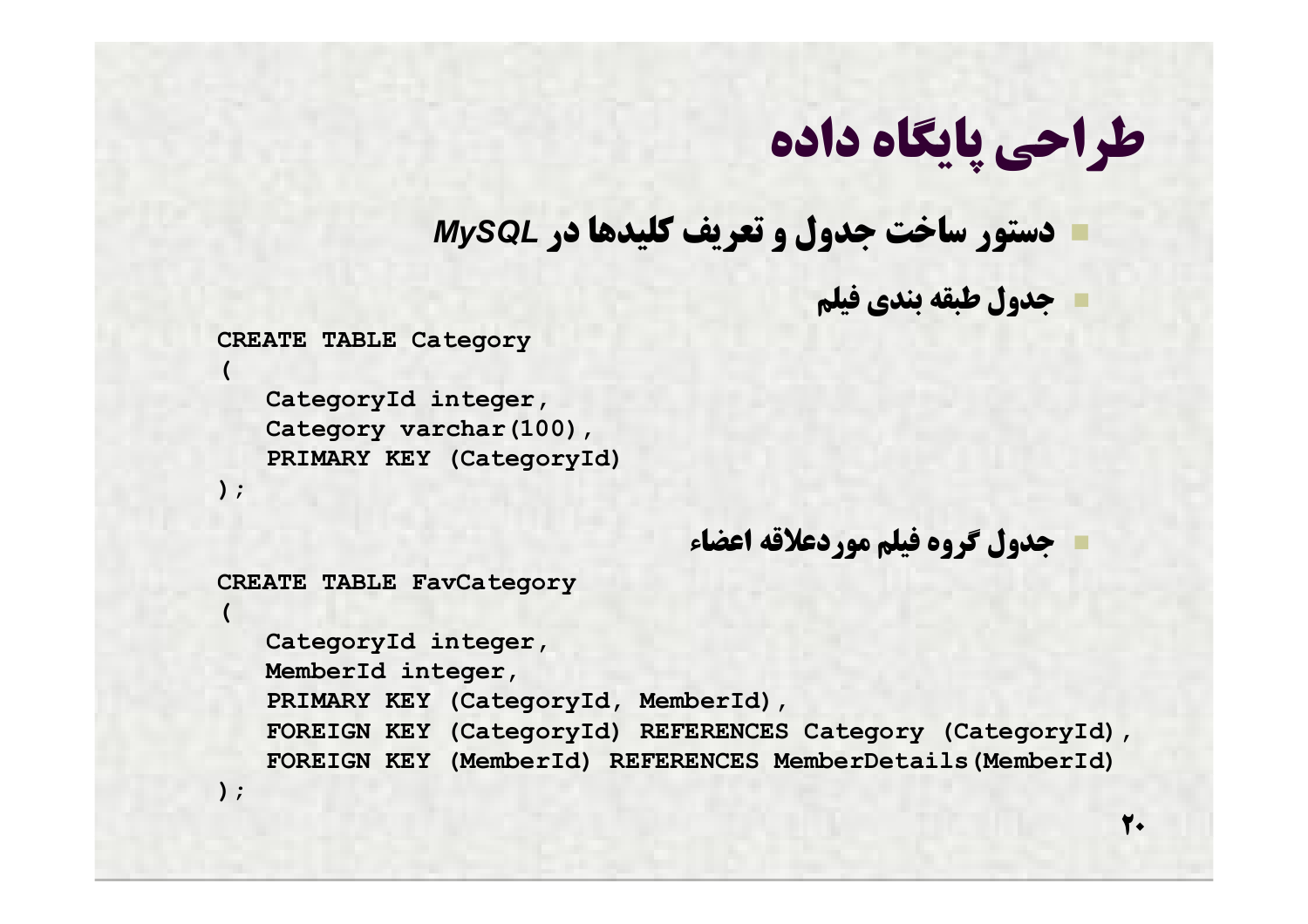**دستور ساخت جدول و تعریف کلیدها در** *MySQL*

**جدول فیلم ها**

**21**

**CREATE TABLE Films**

**FilmId integer, FilmName varchar(100), YearReleased integer, PlotSummary varchar(2000), AvailableOnDVD char(1), Rating integer, CategoryId integer, PRIMARY KEY (FilmId), FOREIGN KEY (CategoryId) REFERENCES Category (CategoryId)**

**);**

**(**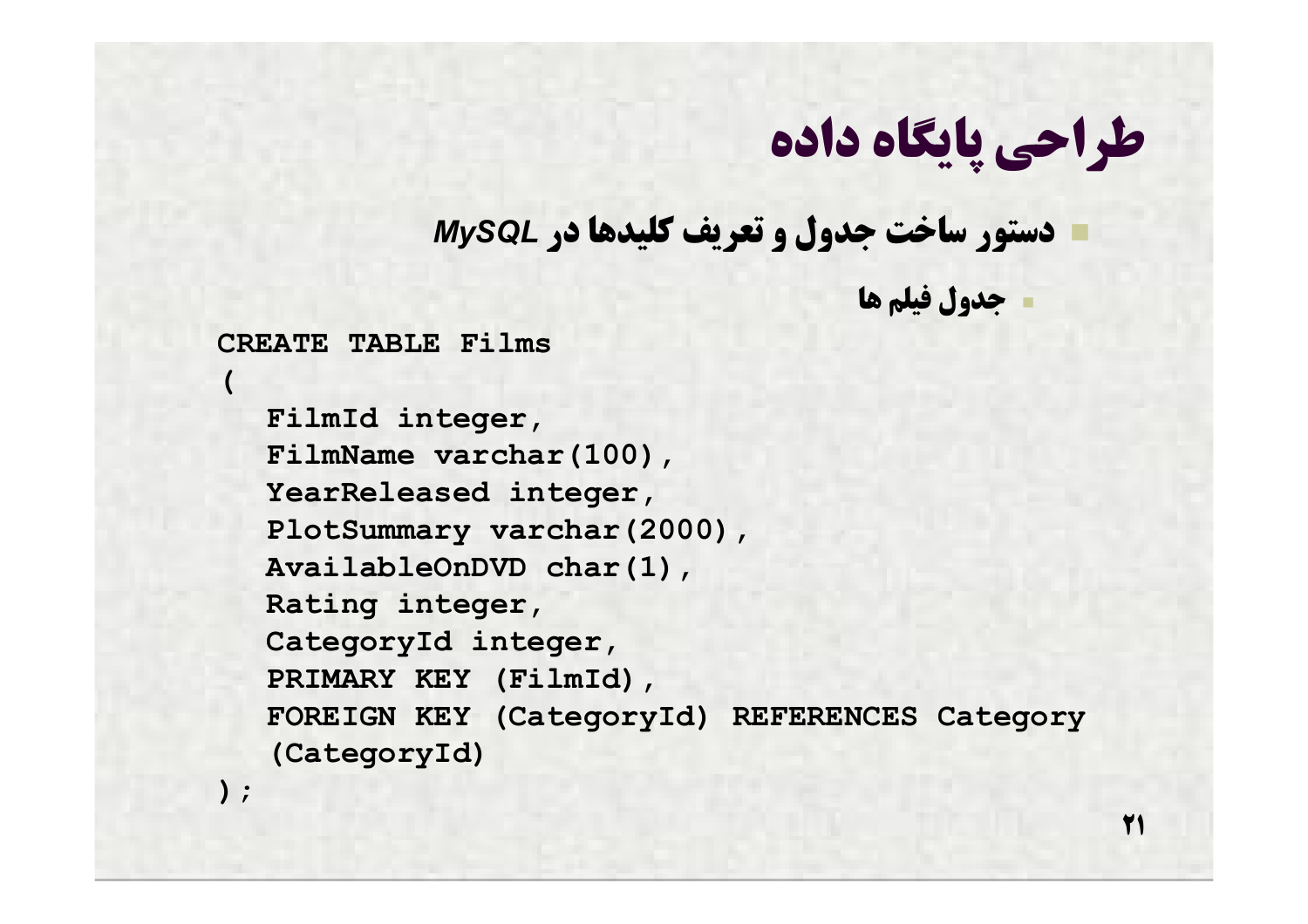**تمرین:**

**22**

 **گردهمایی ها در چندین مکان مختلف برگزار می شوند، که باعث افزونگی در جدول شرکت کنندگان می شود. چه تغییري می توان در ساختار جداول پایگاه داده ایجاد کرد؟**

 **دستورات** *SQL* **مورد نیاز در تمرین قبل را بنویسید و در عین حال جزئیات آدرس***Location* **را به** *Street***،** *City* **و** *State* **تقسیم کنید.**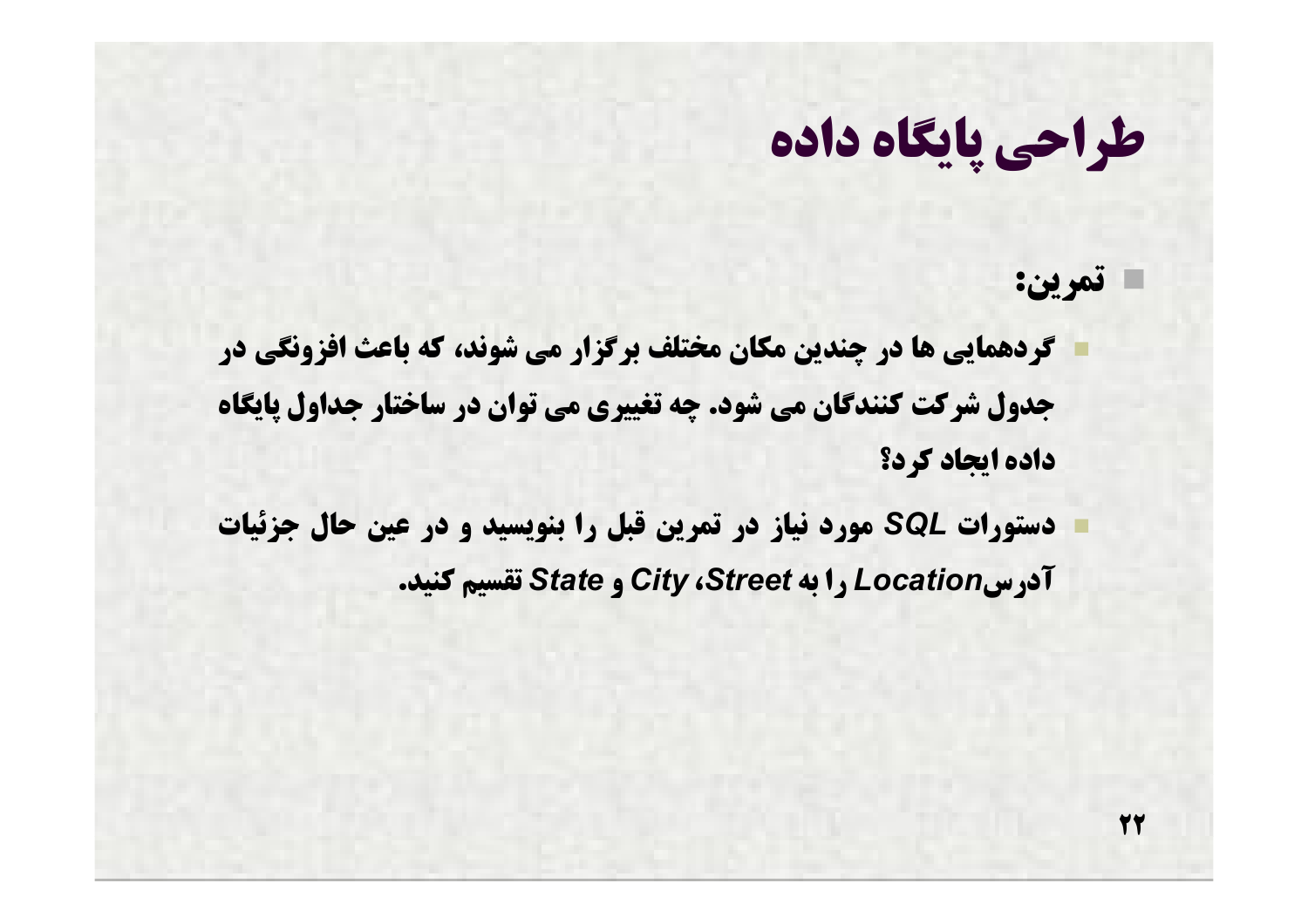**دستور ورود داده ها در** *MySQL* **;(مقادیر) VALUES) نام ستون یا ستون ها)نام\_جدول INTO INSERT**

 **مثال: ورود شناسه طبقه "1" و نام طبقه "ترسناك" INSERT INTO Category (CategoryId, Category) VALUES (1,** 

**'Thriller'); INSERT INTO Category (CategoryId, Category) VALUES (2, 'Romance');**

**INSERT INTO Category (CategoryId, Category) VALUES (3, 'Horror');**

**INSERT INTO Category (CategoryId, Category) VALUES (4, 'War');**

**INSERT INTO Category (CategoryId, Category) VALUES (5, 'Sci-fi');**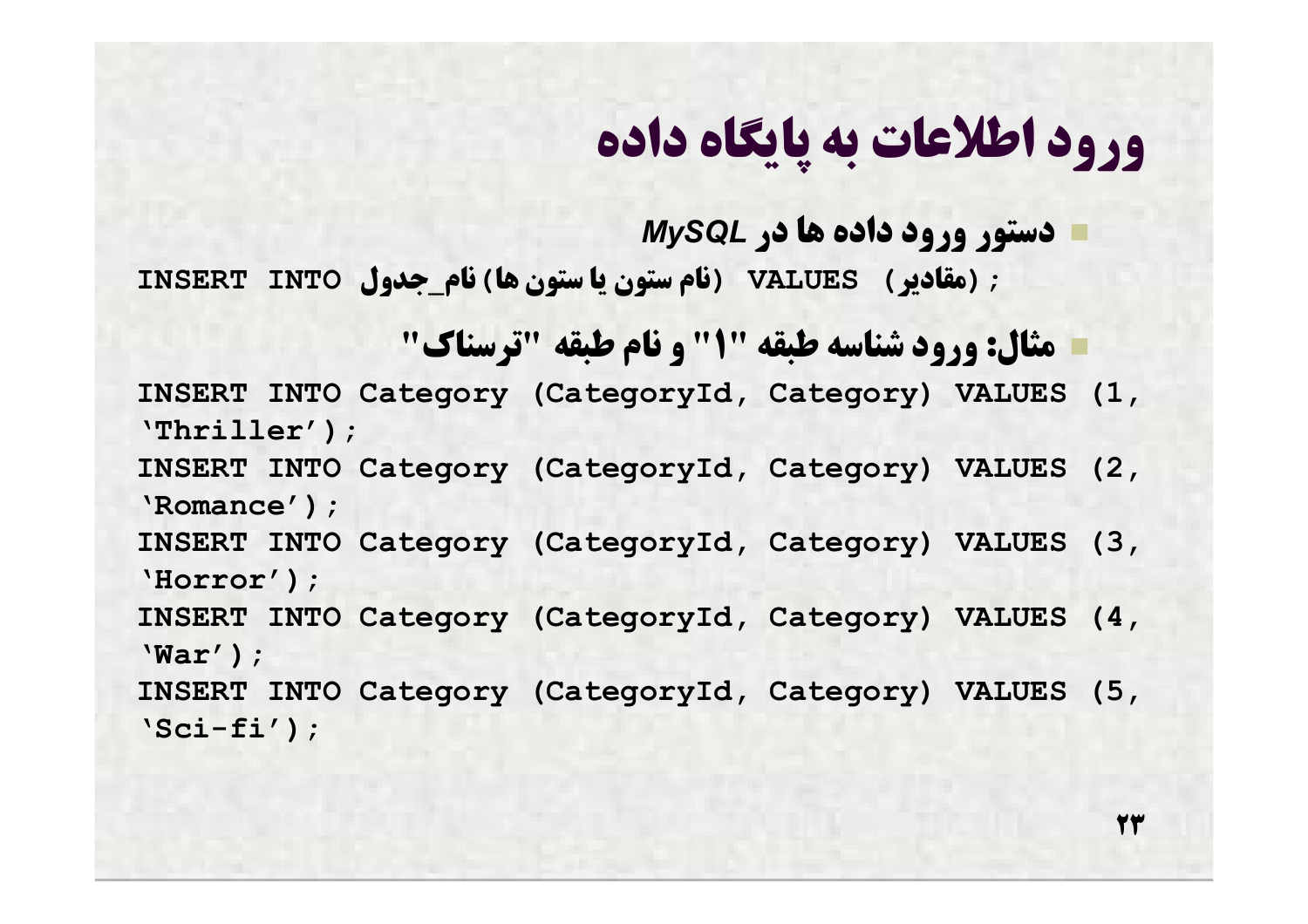#### **سوال: خروجی دستورات زیر چیست؟**

**1) INSERT INTO Category (Category, CategoryId) VALUES ('Historical', 6);**

**2) INSERT INTO Category VALUES (6, 'Historical');**

#### **نکته:**

- **اگر نام ستون ها عنوان شود،** *RDBMS* **بر اساس نوع داده مقادیر را نسبت می دهد**
- **اگر نام ستون ها آورده نشود،** *RDBMS* **بر اساس ترتیب هنگام تعریف، مقادیر را نسبت می دهد**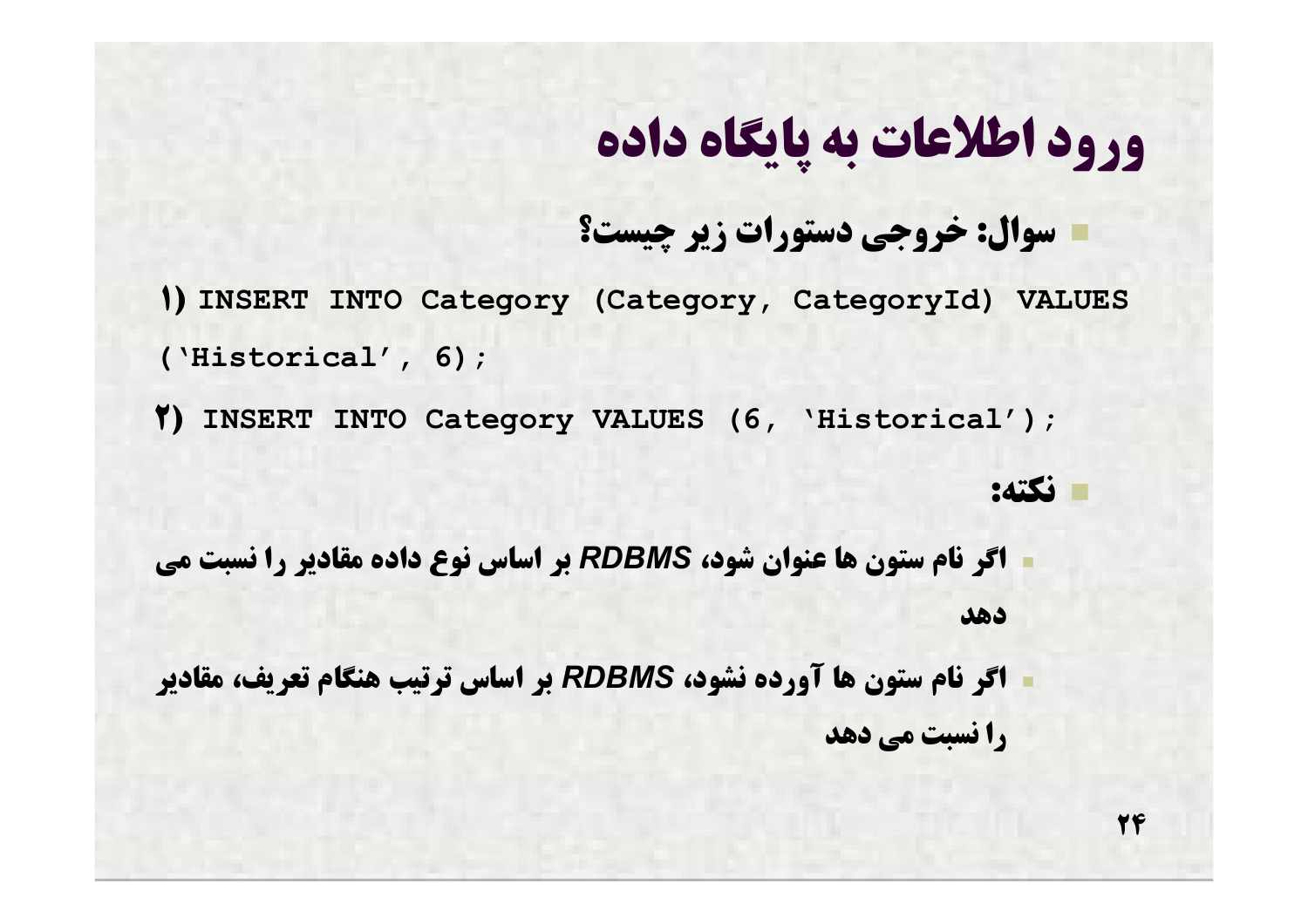**مزیت حذف نام ستون ها در هنگام ورود اطلاعات**

**تایپ کمتراطلاعات و صرفه جویی در زمان**

**عیب حذف نام ستون ها در هنگام ورود اطلاعات**

**متکی به حافظه بودن و عدم امکان تطبیق مقادیر با ستون مرتبط**

**مثال:**

**INSERT INTO MemberDetails VALUES ( 1, 'Katie', 'Smith', '1977-01-09', 'Main Road', 'Townsville', 'Stateside', '123456', 'katie@mail.com', '2004-02-23');**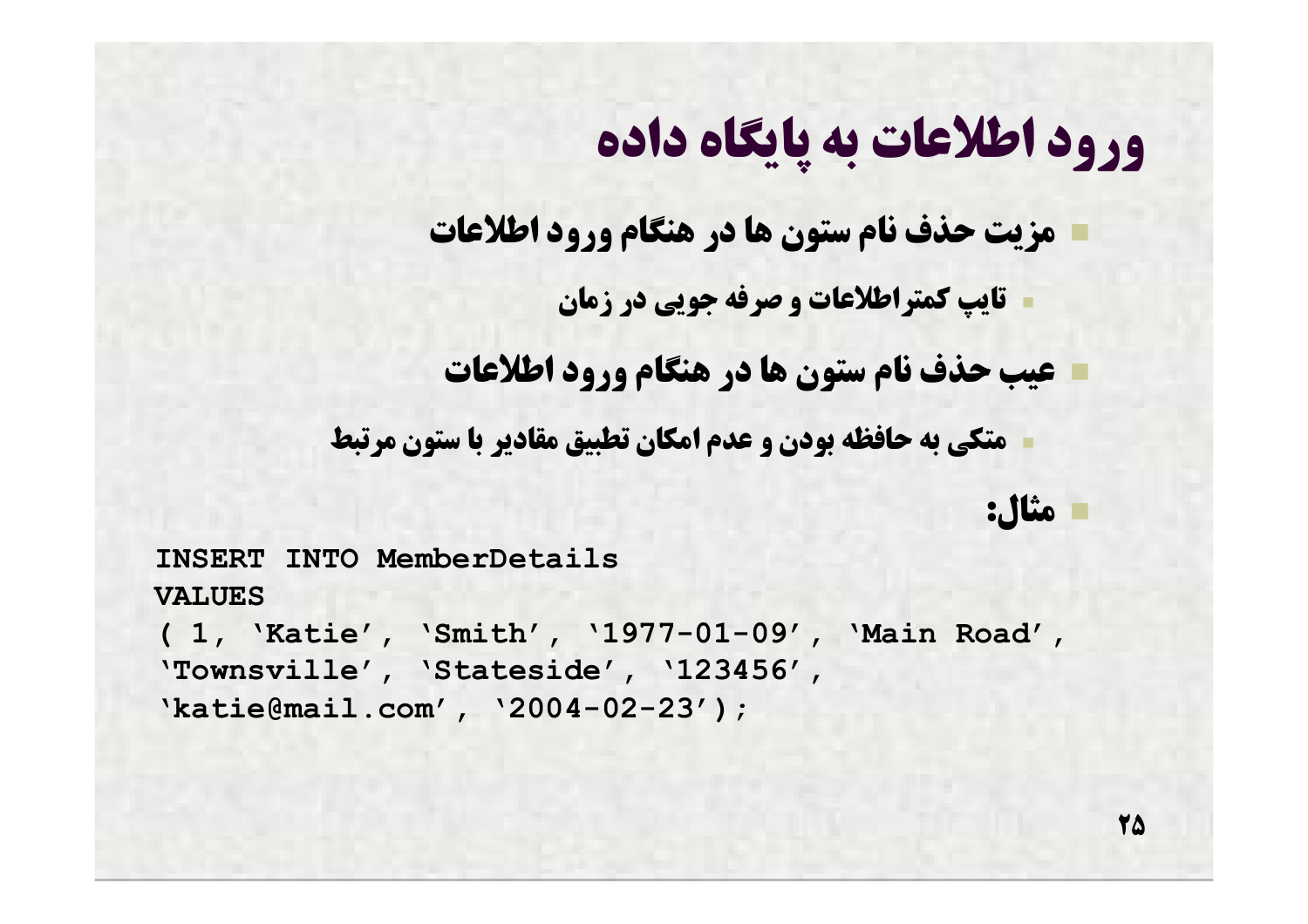**INSERT INTO MemberDetails**

**MemberId, FirstName, LastName, DateOfBirth, Street, City, State, ZipCode, Email, DateOfJoining**

**)** 

**(** 

#### **VALUES**

**(2, 'Bob', 'Robson', '1987-01-09', 'Little Street', 'Big City', 'Small State', '34565', 'rob@mail.com', '2004-03-13');**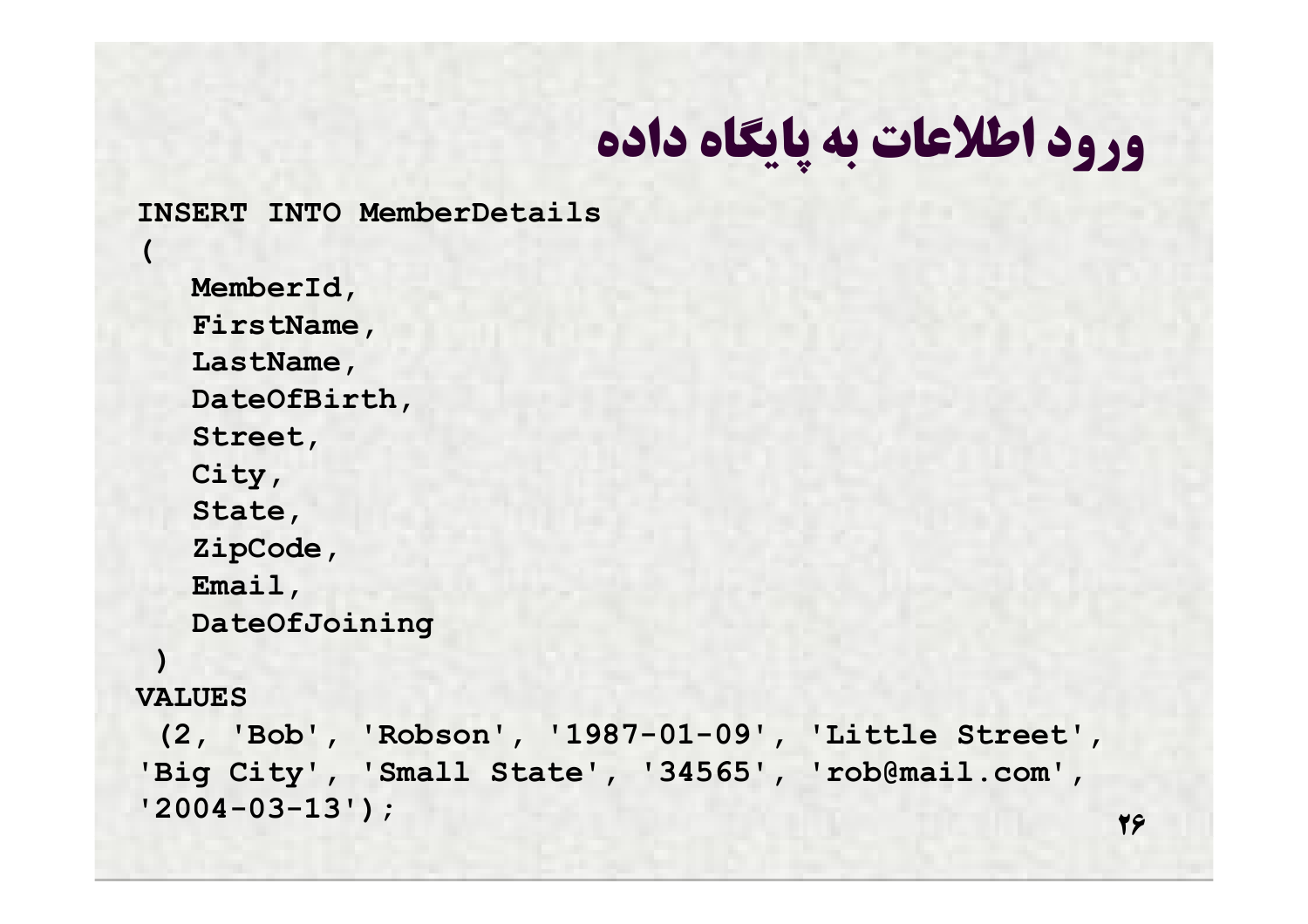#### **تمرین:1 اطلاعات سه عضو جدید زیر را در پایگاه داده وارد کنید.**

*Member ID: 7 First Name: John Last Name: Jackson Date of Birth: May 27, 1974 Street: Long Lane City: Orange Town State: New State Zip Code: 88992 Email: jjackson@mailme.net Date of Joining: November 21, 2005*

*Member ID: 8 First Name: Jack Last Name: Johnson Date of Birth: June 9, 1945 Street: Main Street City: Big City State: Mega State Zip Code: 34566 Email: jjohnson@me.com Date of Joining: June 2, 2005*

*Member ID: 9 First Name: Seymour Last Name: Botts Date of Birth: October 21, 1956 Street: Long Lane City: Windy Village State: Golden State Zip Code: 65422 Email: Seymour@botts.org Date of Joining: July 17, 2005*

 **تمرین:2 با توجه به تغییرات جدید کشوري، تمام ساکنان** *Lane Long* **در** *Orange Town* **اکنون در** *City Big* **زندگی می کنند. پایگاه داده را به روز رسانی کنید.**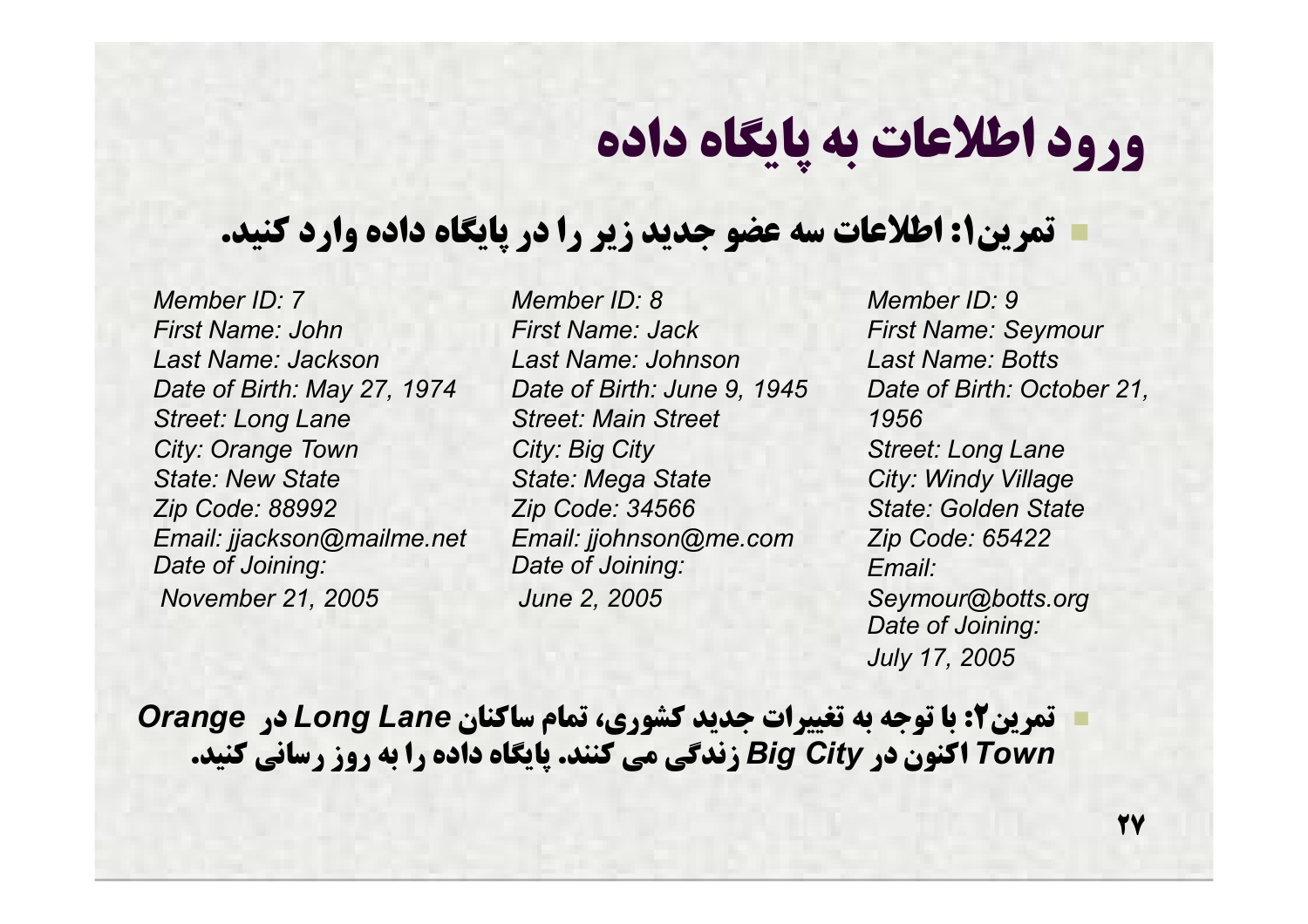## **به روز رسانی اطلاعات به پایگاه داده**

 **دستور به روزرسانی داده ها در** *MySQL* **نام\_جدول UPDATE ... ,مقدار2 = نام\_ستون2 ,مقدار1 = نام\_ستون1 SET ;شرط\_یا\_شرایط WHERE**

 **مثال: دو شهر به نام هاي** *State Small* **و** *Stateside* **با هم ادغام و به نام** *State Mega* **تغییر نام دهید.**

```
<u>27</u>
UPDATE MemberDetails
   SET State = 'Mega State'
WHERE
   State = 'Small State'
  OR
   State = 'Stateside';
           نکته: به روز رسانی ممکن است بیش از یک سطر را تغییر دهد.
```